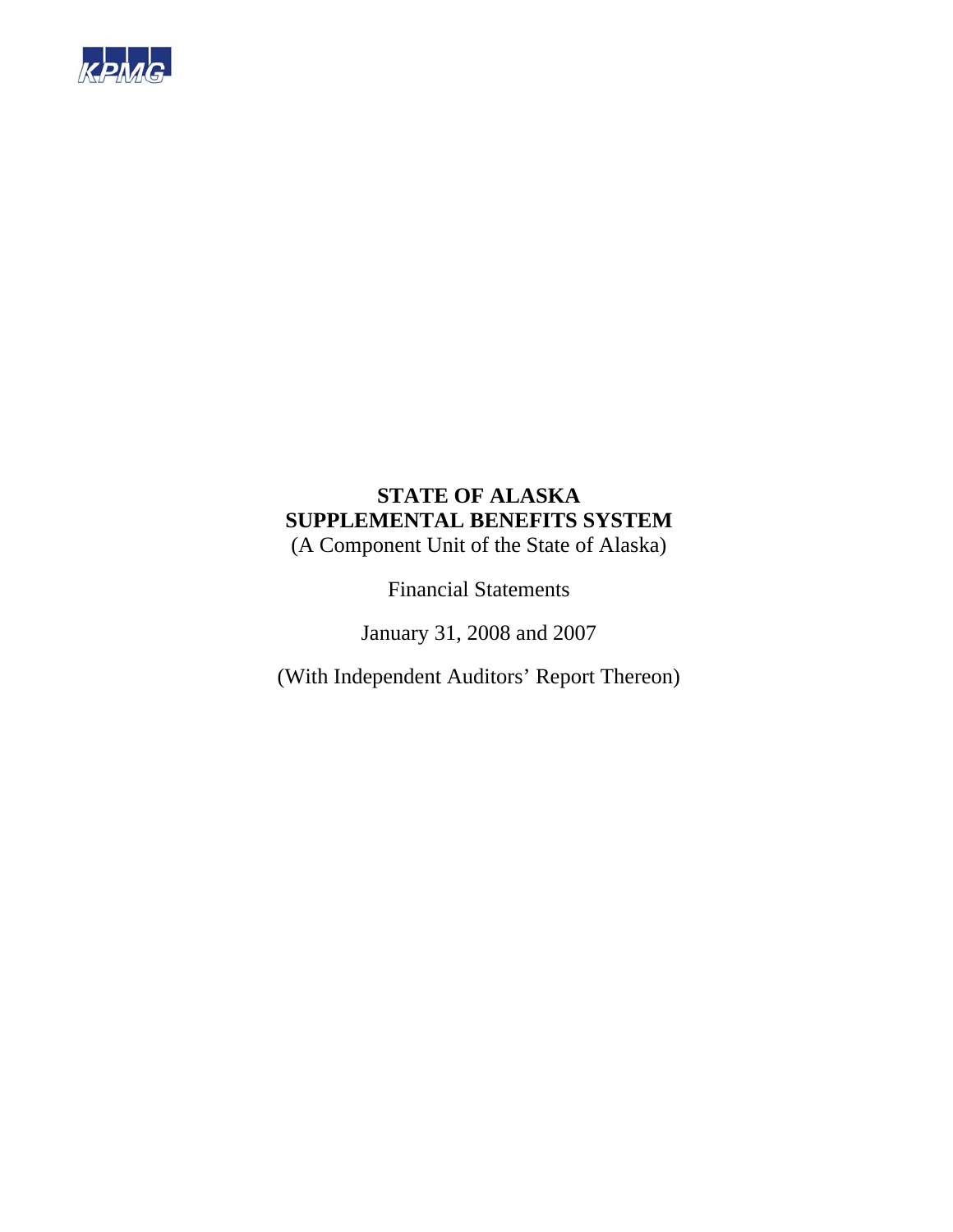

**KPMG LLP**  Suite 600 701 West Eighth Avenue Anchorage, AK 99501

#### **Independent Auditors' Report**

Division of Retirement and Benefits and Members of the Alaska Retirement Management Board State of Alaska Supplemental Benefits System:

We have audited the accompanying statements of fiduciary net assets of the State of Alaska Supplemental Benefits System (Plan), a Component Unit of the State of Alaska, as of January 31, 2008 and 2007, and the related statements of changes in fiduciary net assets for the years then ended. These financial statements are the responsibility of the Plan's management. Our responsibility is to express an opinion on these financial statements based on our audits.

We conducted our audits in accordance with auditing standards generally accepted in the United States of America. Those standards require that we plan and perform the audits to obtain reasonable assurance about whether the financial statements are free of material misstatement. An audit includes consideration of internal control over financial reporting as a basis for designing audit procedures that are appropriate in the circumstances, but not for the purpose of expressing an opinion on the effectiveness of the internal control over financial reporting. Accordingly, we express no such opinion. An audit also includes examining, on a test basis, evidence supporting the amounts and disclosures in the financial statements, assessing the accounting principles used and significant estimates made by management, as well as evaluating the overall financial statement presentation. We believe that our audits provide a reasonable basis for our opinion.

In our opinion, the financial statements referred to above present fairly, in all material respects, the fiduciary net assets of the State of Alaska Supplemental Benefits System, a Component Unit of the State of Alaska, as of January 31, 2008 and 2007, and the changes in fiduciary net assets for the years then ended in conformity with U.S. generally accepted accounting principles.

The accompanying required supplementary information of management's discussion and analysis on pages 2 to 5 are not a required part of the basic financial statements but are supplementary information required by U.S. generally accepted accounting principles. We have applied certain limited procedures, which consisted principally of inquiries of management regarding the methods of measurement and presentation of the required supplementary information. However, we did not audit the information and express no opinion on it.



December 15, 2008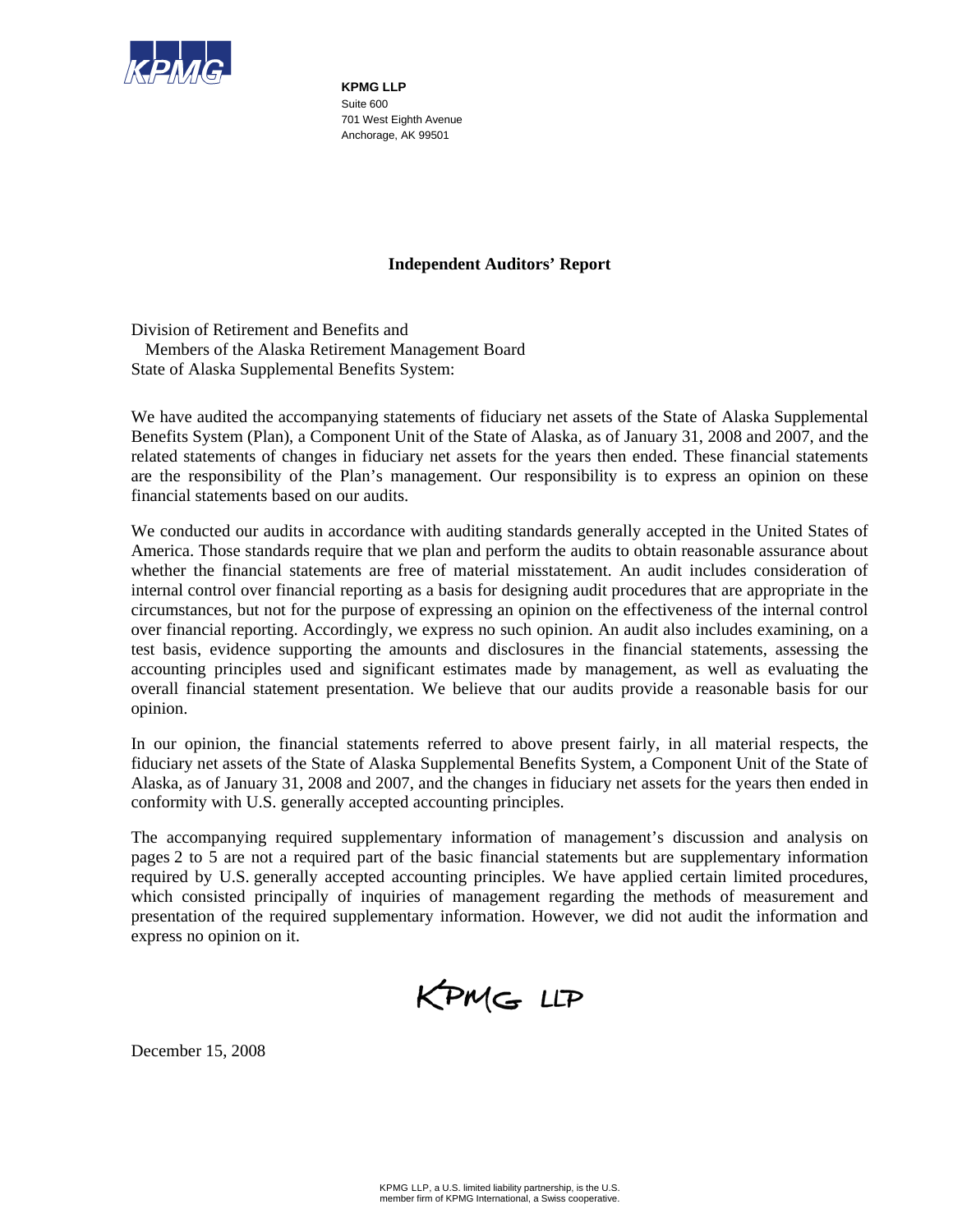Management's Discussion and Analysis

January 31, 2008 and 2007

As management of the Supplemental Benefits System (the Plan), we offer readers of the Plan's financial statements this narrative overview and analysis of the financial activities of the Plan for the fiscal years ended January 31, 2008 and 2007. We encourage readers to consider the information presented here in conjunction with the financial statements and notes to the financial statements.

#### **Financial Highlights**

- The net assets held in trust for benefits at January 31, 2008 and 2007, are \$2.216 billion and \$2.191 billion, respectively. The net assets represent employer and employee contributions and investment income less administrative fees.
- The net assets of the Plan at January 31, 2008 increased by \$25.1 million, or approximately 1%, from the prior fiscal year. The net assets of the Plan at January 31, 2007 increased by \$152.8 million or approximately 7.5% from the prior fiscal year.
- The Plan incurred a net investment gain of \$65.9 million in the 2008 fiscal year, compared to a \$179.7 million investment gain in the 2007 fiscal year.

#### **Overview of the Financial Statements**

This discussion and analysis is intended to serve as an introduction to the Plan's financial statements, which are comprised of the following:

- Statements of Fiduciary Net Assets
- Statements of Changes in Fiduciary Net Assets
- Notes to the Financial Statements

*Statements of Fiduciary Net Assets* – presents information on the Plan's assets and liabilities and the resulting net assets held in trust for pension and insurance benefits. This statement reflects the Plan's investments at fair market value, along with cash and short-term investments, receivables, and other assets and liabilities at January 31, 2008 and 2007. This statement is presented individually for both the Supplemental Annuity Plan and the Supplemental Benefits Plans.

*Statements of Changes in Fiduciary Net Assets* – presents information showing how the Plan's net assets held in trust for benefits changed during the years ended January 31, 2008 and 2007. It reflects contributions by employees and employers along with investment income (or loss) during the period from individual participant directed investing activities. Deductions for participant withdrawals, benefit payments, and administrative expenses are also presented. This statement is presented individually for both the Supplemental Annuity Plan and the Supplemental Benefits Plans.

*Notes to the Financial Statements* – provides additional information that is essential to a full understanding of the data provided in the financial statements.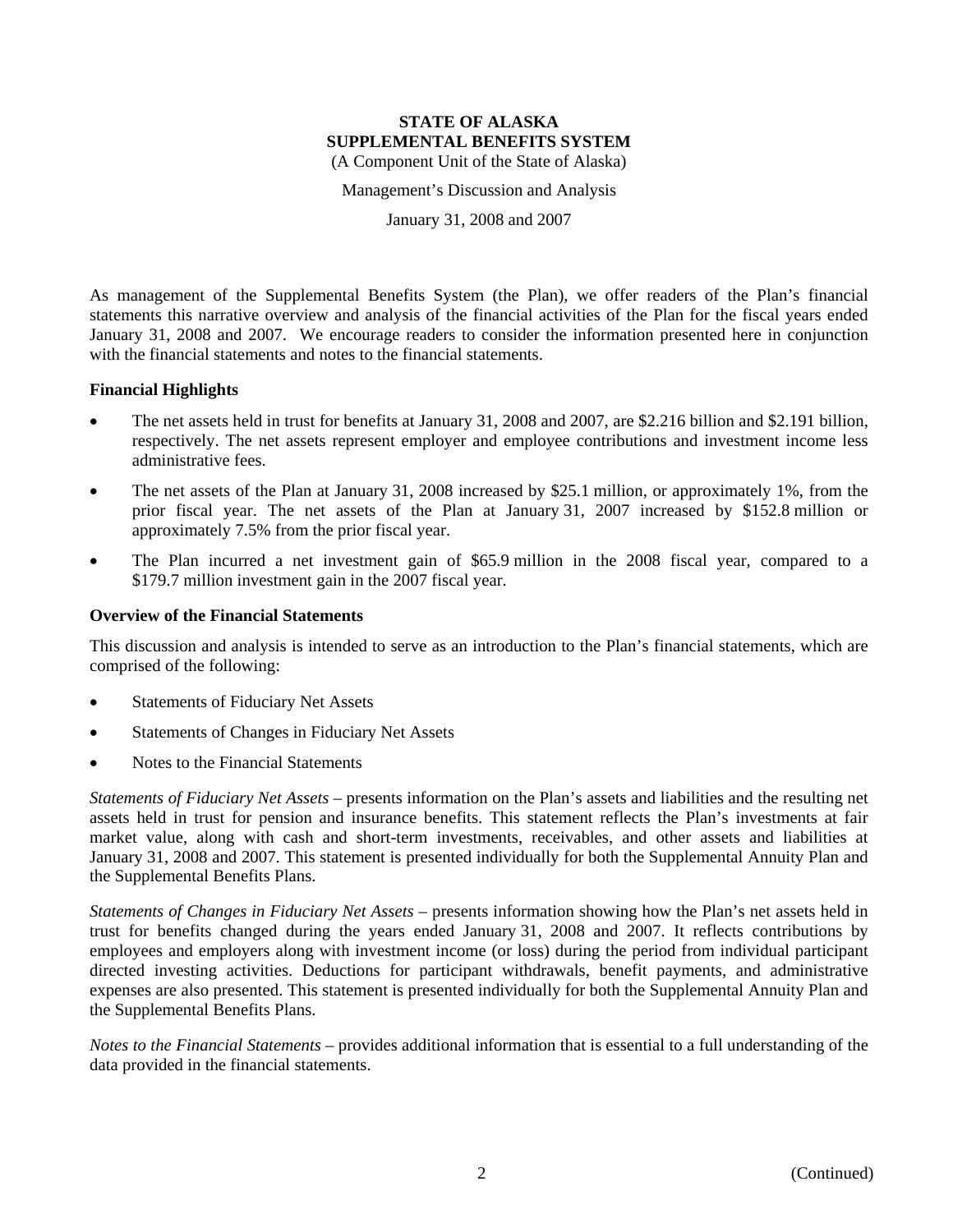Management's Discussion and Analysis

January 31, 2008 and 2007

#### **Investments**

The Plan is participant directed, which means that the Plan's participants decide in which options to invest. Of total Plan Fiduciary Net Assets of \$2.216 billion at January 31, 2008, 99.5% of which, or \$2.204 billion, are specifically allocated to individual participant accounts. Of total Plan Fiduciary Net Assets of \$2.191 billion at January 31, 2007, 99.5% of which, or \$2.180 billion, are specifically allocated to individual participant accounts.

Each participant designates how his or her contribution is to be allocated among the investment options. Each participant's account is credited with the participant's contributions and the appreciation or depreciation in unit value for the investment funds and each account is reduced for administrative fees.

As of January 31, 2008, the following funds were available to participants for investment:

### **Participant Directed Investments at January 31 Year End (In thousands)**

|                                       | <b>2008</b> | 2007        |
|---------------------------------------|-------------|-------------|
| <b>Alaska Balanced Trust</b>          | \$1,116,647 | \$1,129,624 |
| S&P 500 Stock Index Fund              | 233,003     | 272,470     |
| <b>Stable Value Fund</b>              | 185,518     | 135,935     |
| Alaska Long-Term Balanced Trust       | 176,381     | 129,372     |
| <b>International Equity Fund</b>      | 127,248     | 145,430     |
| Alaska Target 2015 Fund               | 79,438      | 85,648      |
| Government Credit Bond Index Fund     | 69,174      |             |
| <b>Global Balanced Fund</b>           | 68,635      | 68,393      |
| <b>Small Cap Stock Trust</b>          | 42,339      | 57,201      |
| Alaska Target 2010 Fund               | 40,639      | 40,231      |
| Alaska Target 2020 Fund               | 28,796      | 28,812      |
| <b>Citizens Core Growth Fund</b>      | 26,838      | 19,471      |
| Alaska Target 2025 Trust              | 9,034       | 7,215       |
| Daily Govt./Corp. Bond Fund           |             | 35,529      |
| <b>Tactical Asset Allocation Fund</b> |             | 24,853      |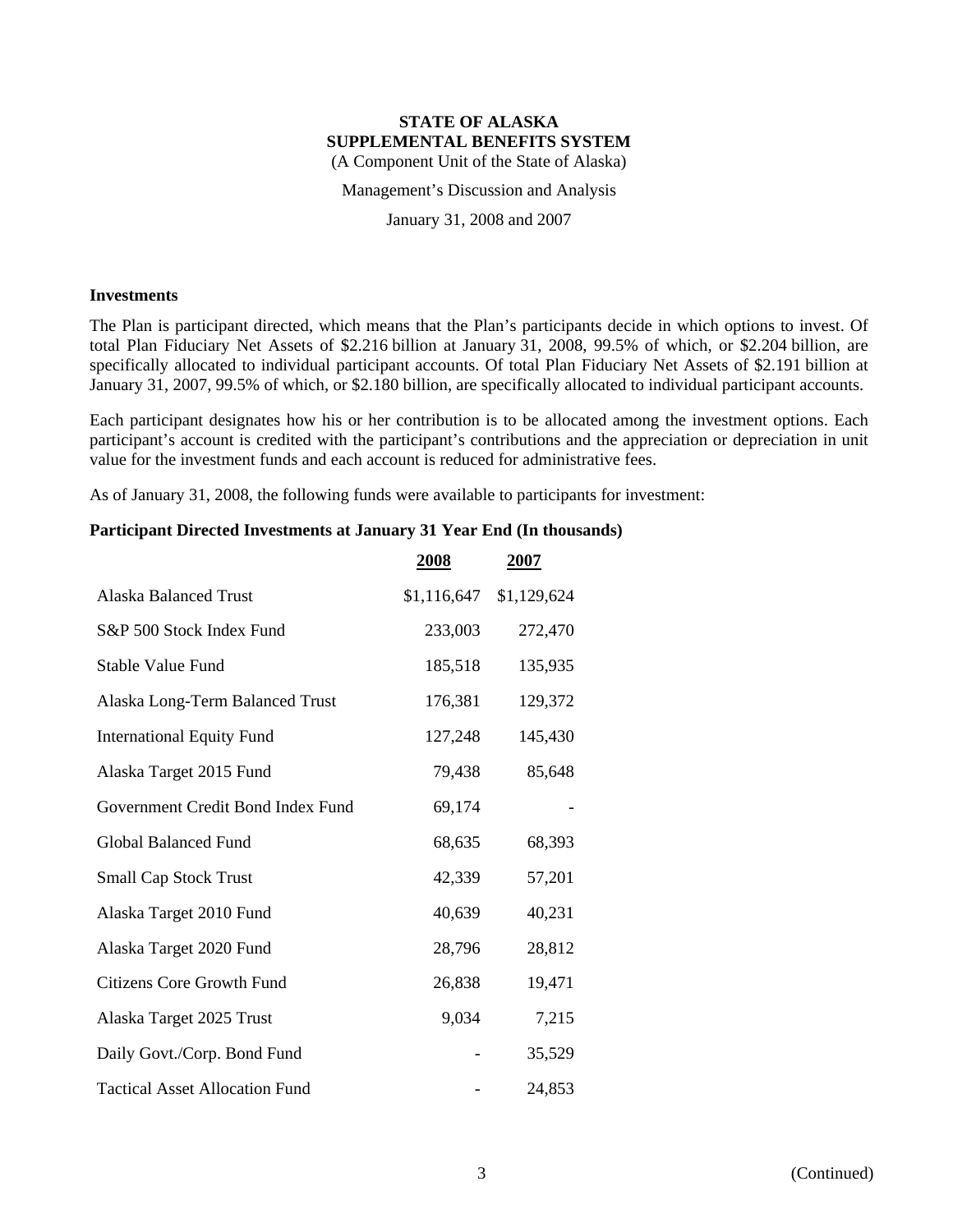Management's Discussion and Analysis

January 31, 2008 and 2007

#### **Investment Returns for the 12-Month Periods Ended December 31, 2007 and 2006**

|                                       | 2007          | 2006          |
|---------------------------------------|---------------|---------------|
|                                       | 1-Year Actual | 1-Year Actual |
| Alaska Balanced Trust                 | 6.68%         | 8.54%         |
| S&P 500 Stock Index Fund              | 5.53          | 15.82         |
| Stable Value Fund                     | 4.89          | 4.49          |
| Alaska Long-Term Balanced Trust       | 6.23          | 11.80         |
| <b>International Equity Fund</b>      | 8.50          | 26.10         |
| Alaska Target 2015 Fund               | 6.35          | 10.52         |
| Government Credit Bond Index Fund     | 7.25          | N/A           |
| Global Balanced Fund                  | 3.59          | 11.29         |
| <b>Small Cap Stock Trust</b>          | (1.28)        | 12.74         |
| Alaska Target 2010 Fund               | 6.18          | 6.88          |
| Alaska Target 2020 Fund               | 6.04          | 15.19         |
| Citizens Core Growth Fund             | 13.90         | (1.26)        |
| Alaska Target 2025 Trust              | 5.48          | 15.15         |
| Daily Govt./Corp. Bond Fund           | N/A           | 4.10          |
| <b>Tactical Asset Allocation Fund</b> | N/A           | 9.92          |

The Tactical Asset Allocation Fund was closed on September 17, 2007 and the balances remaining in the Fund on this date were transferred into the Alaska Long-Term Balanced Trust.

#### **Contributions and Distributions**

The Plan had contributions of \$127.4 million in the 2008 fiscal year compared to \$124.4 million in the 2007 fiscal year. Increased maximum contribution limits contributed to the increase in contributions.

The Plan had benefits paid to participants and purchase agreement contracts of \$166.5 million in fiscal year 2008 compared to \$143.7 million in fiscal year 2007. The increased amounts paid to participants between the two years was attributable to an increase in the average amount of individual withdrawals.

#### **Fiduciary Responsibilities**

The Alaska Retirement Management Board (ARMB), the plan administrator, and the Commissioner of Administration are co-fiduciaries of the Plan.

The assets of the plan can only be used for the exclusive benefit of the plan's participants, beneficiaries, and alternate payees.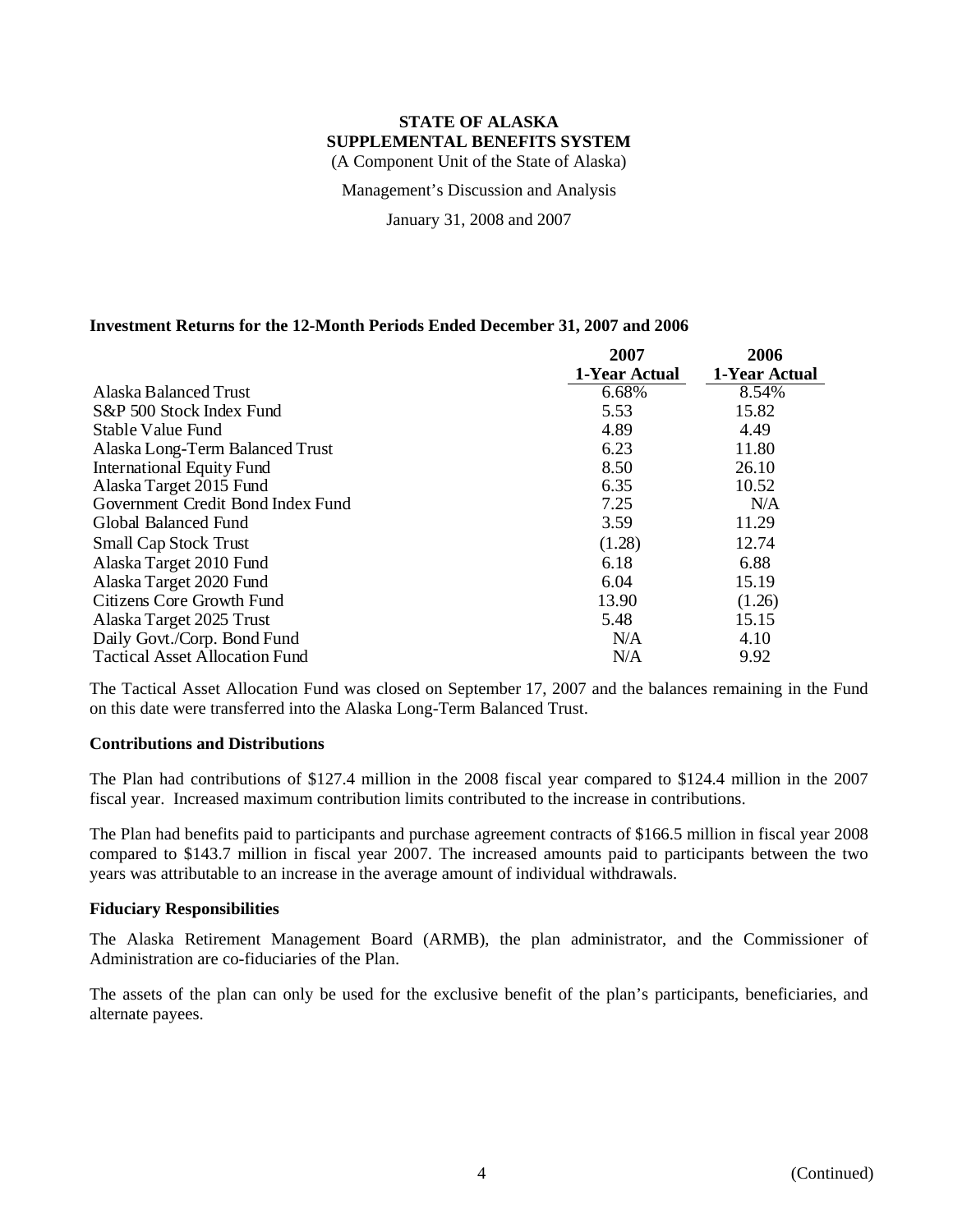## **STATE OF ALASKA SUPPLEMENTAL BENEFITS SYSTEM**

(A Component Unit of the State of Alaska)

Management's Discussion and Analysis

January 31, 2008 and 2007

#### **Request for Information**

Questions concerning any of the information provided in this report or requests for additional information should be addressed to:

Alaska Division of Retirement & Benefits Supplemental Benefits System PO Box 110203 Juneau, Alaska 99811-0203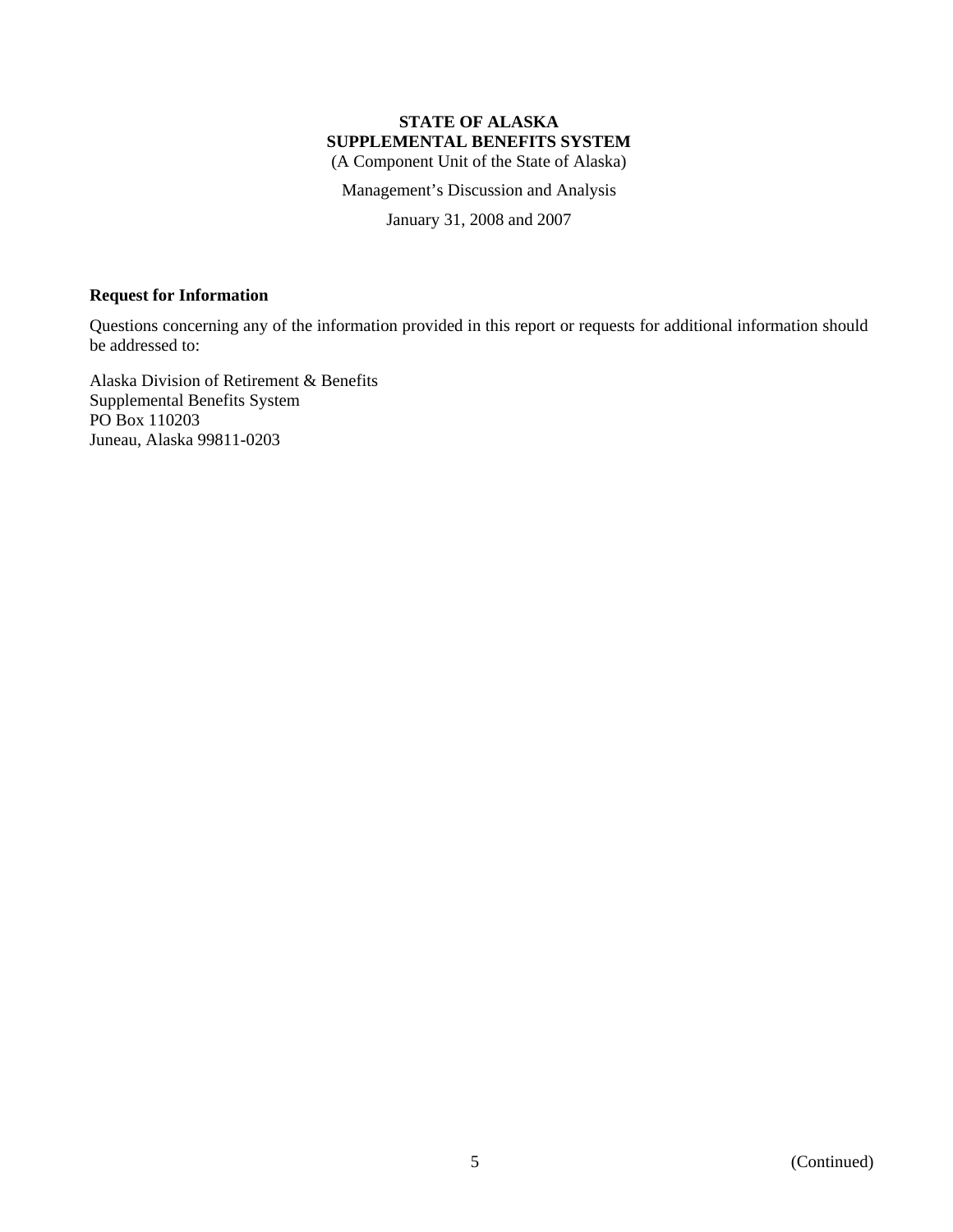#### **SUPPLEMENTAL BENEFITS SYSTEM**

(A Component Unit of the State of Alaska)

#### Statements of Fiduciary Net Assets – Annuity and Cafeteria Plans

#### January 31, 2008 and 2007

#### (In thousands)

|                     | 2008                                   |              |                                                 | 2007                                   |              |
|---------------------|----------------------------------------|--------------|-------------------------------------------------|----------------------------------------|--------------|
| <b>Annuity</b>      | Cafeteria                              | <b>Total</b> | <b>Annuity</b>                                  | Cafeteria                              | <b>Total</b> |
|                     |                                        |              |                                                 |                                        |              |
| $\mathbb{S}$<br>387 | 847                                    | 1,234        | 34                                              | 1,183                                  | 1,217        |
|                     |                                        |              |                                                 |                                        |              |
|                     |                                        |              |                                                 |                                        | 5,716        |
|                     |                                        |              |                                                 |                                        | 217          |
| 5,980               | 223                                    | 6,203        | 5,716                                           | 217                                    | 5,933        |
|                     |                                        |              |                                                 |                                        |              |
| 567,237             |                                        | 567,237      | 623,347                                         |                                        | 623,347      |
| 5,832               |                                        | 5,832        | 4,816                                           |                                        | 4,816        |
| 573,069             |                                        | 573,069      | 628,163                                         |                                        | 628,163      |
|                     |                                        |              |                                                 |                                        |              |
| 169,261             |                                        | 169,261      | 129,674                                         |                                        | 129,674      |
| 16,257              |                                        | 16,257       | 6,261                                           |                                        | 6,261        |
| 185,518             |                                        | 185,518      | 135,935                                         |                                        | 135,935      |
|                     |                                        |              |                                                 |                                        | 1,420,902    |
|                     |                                        |              |                                                 |                                        |              |
|                     |                                        |              |                                                 |                                        | 2,185,000    |
| 1,849               |                                        | 1,849        | 1,767                                           |                                        | 1,767        |
| 2,217,738           | 1,070                                  | 2,218,808    | 2,192,517                                       | 1,400                                  | 2,193,917    |
|                     |                                        |              |                                                 |                                        |              |
| 1,849               |                                        | 1,849        | 1,767                                           |                                        | 1,767        |
|                     |                                        |              |                                                 |                                        | 1,534        |
| 2,270               | 862                                    | 3,132        | 2,065                                           | 1,236                                  | 3,301        |
|                     |                                        |              |                                                 |                                        |              |
| \$<br>2,215,468     | 208                                    | 2,215,676    | 2,190,452                                       | 164                                    | 2,190,616    |
|                     | 5,980<br>1,450,935<br>2,209,522<br>421 | 223<br>862   | 5,980<br>223<br>1,450,935<br>2,209,522<br>1,283 | 5,716<br>1,420,902<br>2,185,000<br>298 | 217<br>1,236 |

See accompanying notes to financial statements.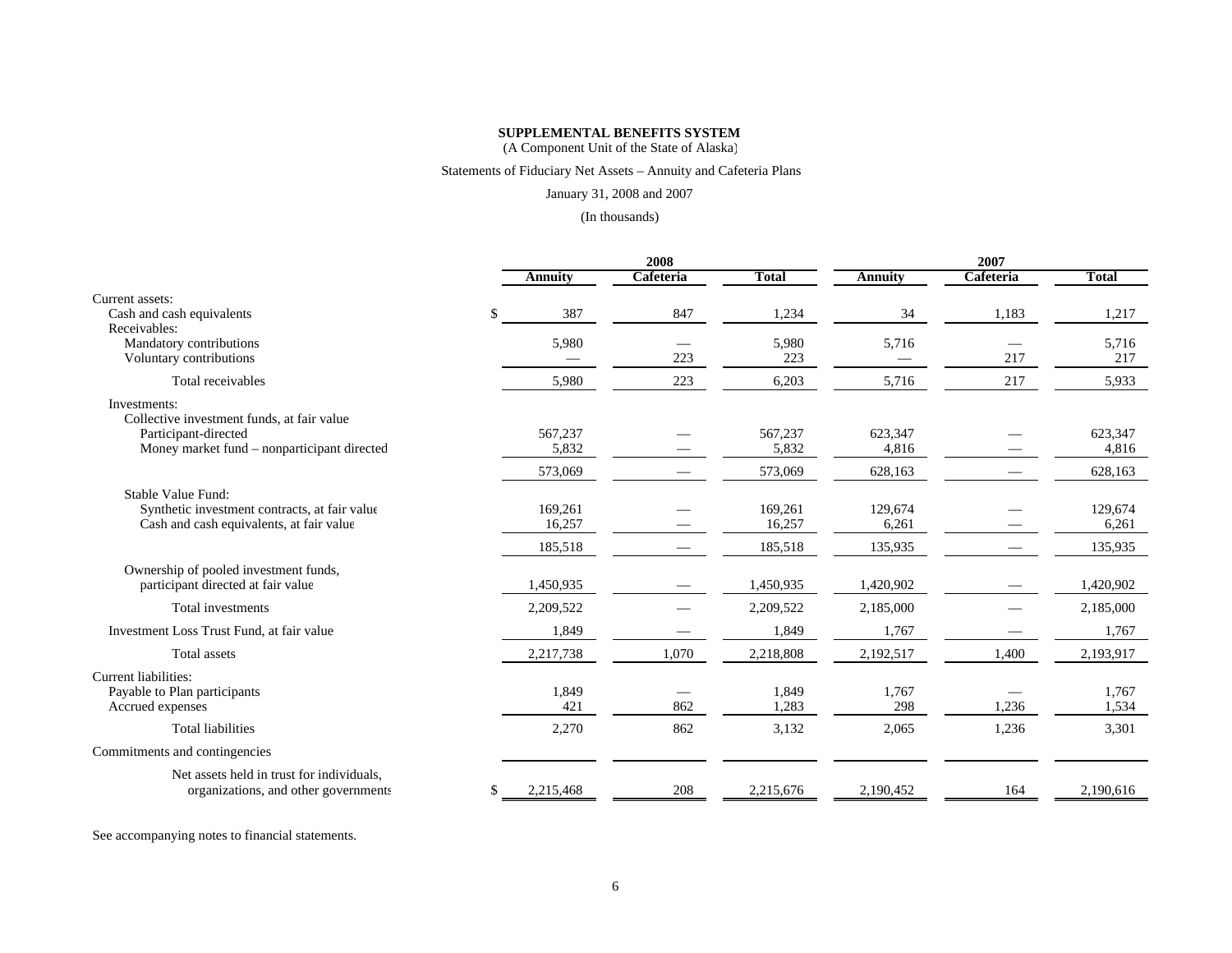#### Statements of Changes in Fiduciary Net Assets – Annuity and Cafeteria Plans

January 31, 2008 and 2007

#### (In thousands)

|                                                                                                                                                           |    |                  | 2008      |                           |                  | 2007      |                           |
|-----------------------------------------------------------------------------------------------------------------------------------------------------------|----|------------------|-----------|---------------------------|------------------|-----------|---------------------------|
|                                                                                                                                                           |    | Annuity          | Cafeteria | <b>Total</b>              | <b>Annuity</b>   | Cafeteria | <b>Total</b>              |
| Additions:<br>Contributions:                                                                                                                              |    |                  |           |                           |                  |           |                           |
| Mandatory<br>Voluntary<br>Transfers in                                                                                                                    | \$ | 121,033<br>1,384 | 4,993     | 121,033<br>4,993<br>1,384 | 117,636<br>1,951 | 4,867     | 117,636<br>4,867<br>1,951 |
| Total contributions                                                                                                                                       |    | 122,417          | 4,993     | 127,410                   | 119,587          | 4,867     | 124,454                   |
| Government Corporate Bond Fund Settlement                                                                                                                 |    | 6,298            |           | 6,298                     |                  |           |                           |
| Investment income:<br>Net appreciation in fair value of investments<br>Interest                                                                           |    | 58,478<br>7,386  |           | 58,478<br>7,386           | 173,615<br>6,094 |           | 173,615<br>6,094          |
| Net investment income                                                                                                                                     |    | 65,864           |           | 65,864                    | 179,709          |           | 179,709                   |
| Total additions                                                                                                                                           |    | 194,579          | 4,993     | 199,572                   | 299,296          | 4,867     | 304,163                   |
| Deductions:<br>Benefits paid to participants and purchases<br>of annuity contracts                                                                        |    | 166,473          |           | 166,473                   | 143,734          |           | 143,734                   |
| Insurance premiums and dependent care assistance<br>plan reimbursements<br>Administrative expenses – annuity<br>Administrative expenses – paid by annuity |    | 2,824            | 4,949     | 4,949<br>2,824            | 2,487            | 4.897     | 4,897<br>2,487            |
| for cafeteria                                                                                                                                             |    | 266              |           | 266                       | 245              |           | 245                       |
| Total deductions                                                                                                                                          |    | 169,563          | 4,949     | 174,512                   | 146,466          | 4,897     | 151,363                   |
| Net increase assets held in trust for individuals,<br>organizations, and other governments                                                                |    | 25,016           | 44        | 25,060                    | 152,830          | (30)      | 152,800                   |
| Net assets, beginning of year                                                                                                                             |    | 2,190,452        | 164       | 2,190,616                 | 2,037,622        | 194       | 2,037,816                 |
| Net assets, end of year                                                                                                                                   | S  | 2,215,468        | 208       | 2,215,676                 | 2,190,452        | 164       | 2,190,616                 |

See accompanying notes to financial statements.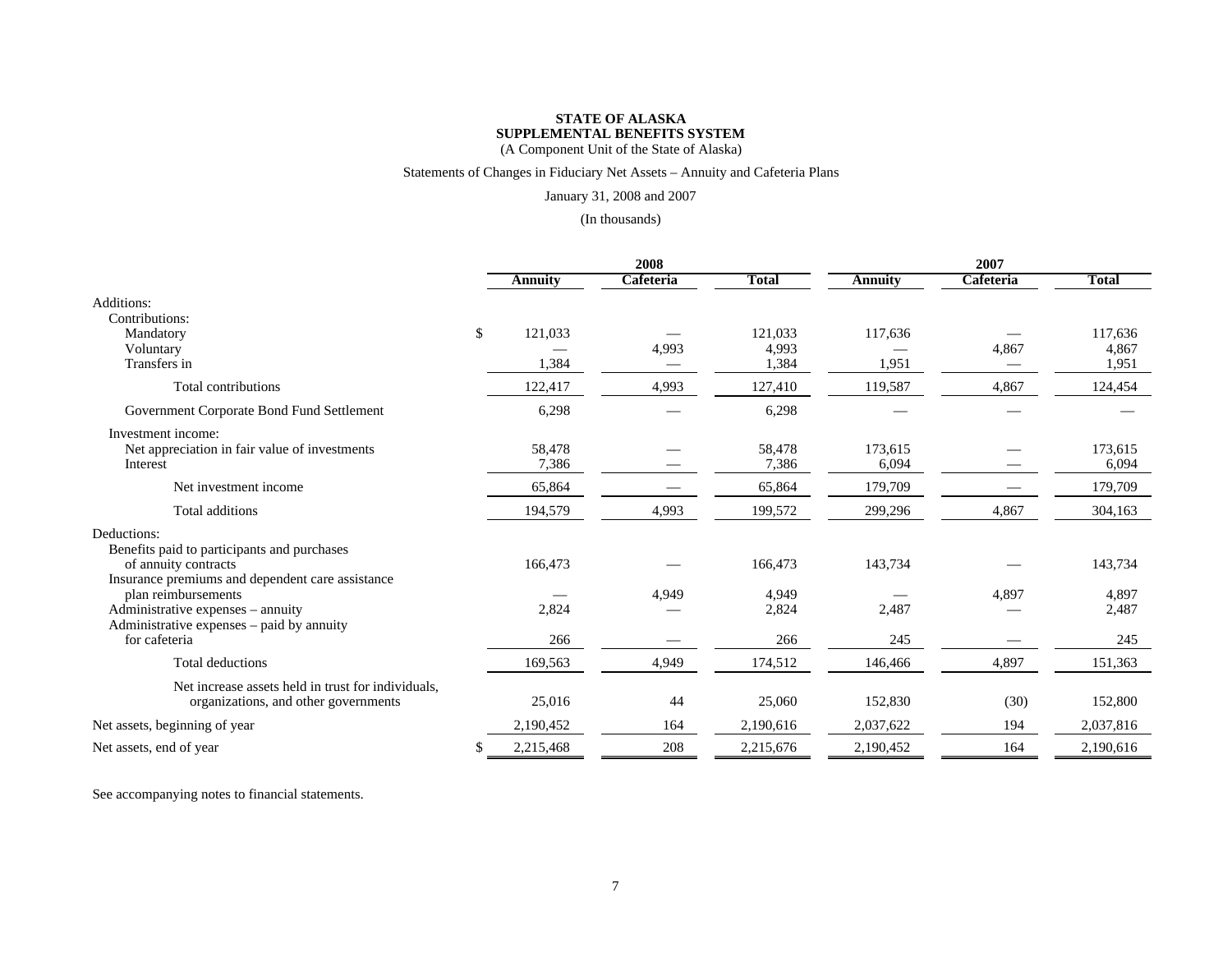Notes to Financial Statements

January 31, 2008 and 2007

(Dollars in thousands)

#### **(1) Description**

The following brief description of the State of Alaska Supplemental Benefits System (Plan), a Component Unit of the State of Alaska, which is comprised of the Supplemental Annuity Plan and the Supplemental Benefits Cafeteria Plans, is provided for general information purposes only. Participants should refer to the Plan documents for more complete information.

#### *(a) General*

The Plan was created by State of Alaska Statutes effective January 1, 1980, to provide benefits in lieu of those provided by the federal Social Security System (Social Security). All State of Alaska (State) employees who would have participated in Social Security, if the State had not withdrawn, participate in the Plan. Other employers whose employees participate in the State Public Employees' Retirement System and meet other requirements are eligible to have their employees participate in the Plan as provided by Alaska Statute. There were sixteen other employers besides the State participating in the Plan as of January 31, 2008 and 2007. There were approximately 36,000 and 35,000 participants in the Plan as of January 31, 2008 and 2007, respectively.

The Division of Retirement and Benefits is responsible for Plan administration and recordkeeping. Through September 30, 2005, the Alaska State Pension Investment Board (ASPIB) was responsible for the specific investment of moneys in the Plan. Effective October 1, 2005, the ASPIB was disbanded and their duties were assumed by the Alaska Retirement Management Board (ARMB).

#### *(b) Contributions*

Mandatory contributions are made to the Supplemental Annuity Plan, a defined contribution plan, and voluntary contributions to the Supplemental Benefits Plans. Participating employees are vested at all times.

Supplemental Annuity Plan contributions are made in lieu of contributions to Social Security. The State and other participating employers are required by statute to contribute 12.26% of an employee's wages up to the taxable wage base in effect under Social Security regulations. Each employee is considered to have agreed to a wage reduction equal to one–half the contribution made on the employee's behalf.

Supplemental Benefits Plans contributions are voluntary based upon the optional benefits elected by each employee enrolled in the Plan. Each employee agrees to a wage reduction based upon the benefit options selected. The benefit amounts are deducted from each employee's wages and remitted by the employer to the Plan on the employee's behalf.

#### *(c) Participant Accounts*

Participant accounts under the Supplemental Annuity Plan are self–directed with respect to investment options.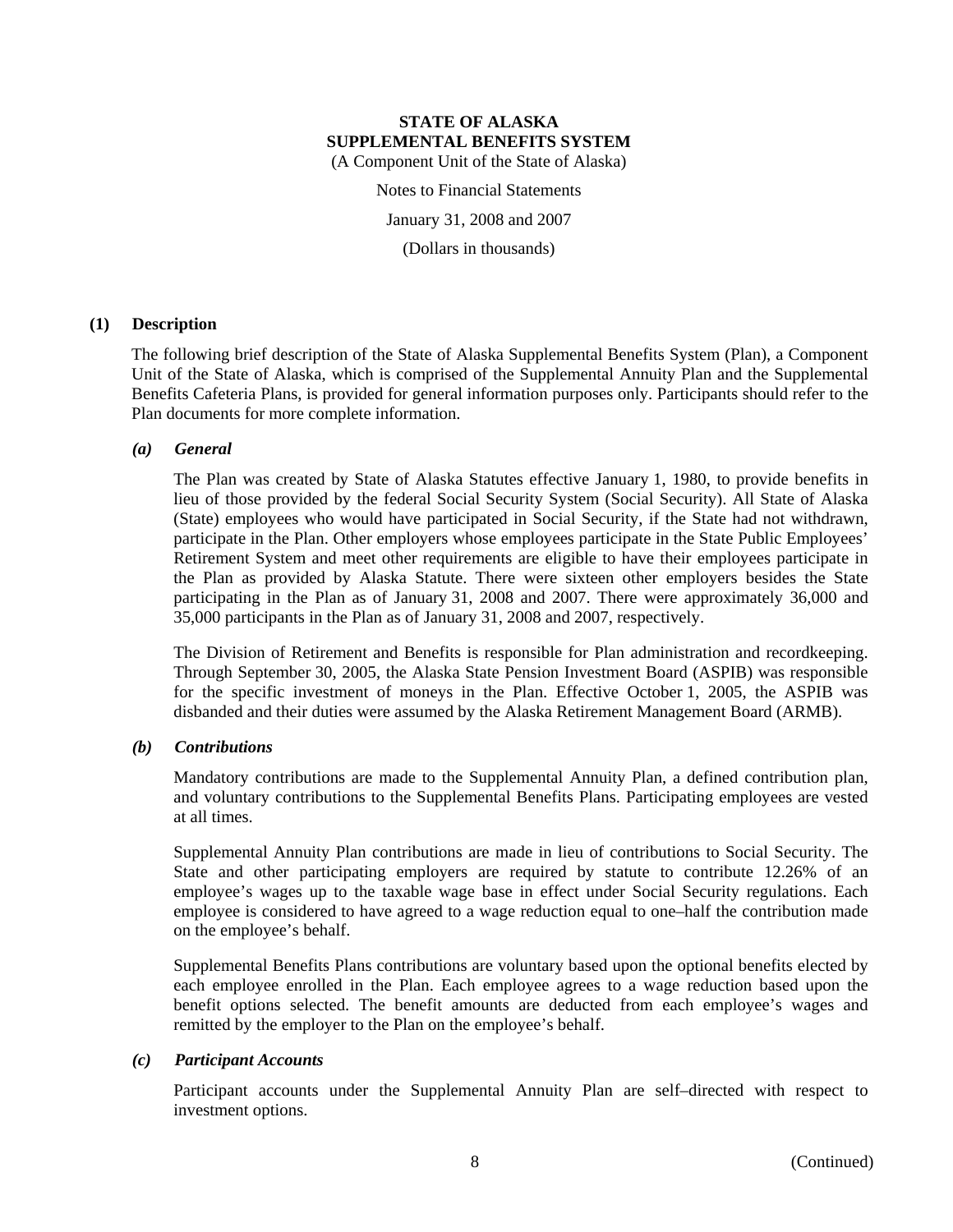Notes to Financial Statements

January 31, 2008 and 2007

(Dollars in thousands)

Each participant designates how his or her contribution is to be allocated among the investment options. Each participant's account is credited with the participant's contributions and the appreciation or depreciation in unit value for the investment funds.

Recordkeeping/administrative fees consisting of a fixed amount, applied in a lump–sum each calendar year, and a variable amount, applied monthly, are deducted from each participant's account, applied pro rata to all the funds in which the employee participates. This fee is for all costs incurred by the record keeper and by the State. The investment management fees are netted out of the funds' performance.

At January 31, 2008, participants had the following investment options:

### **Collective Investment Funds**

*International Equity Fund* – the purpose of this fund is to provide long–term capital appreciation. This fund invests principally in common and preferred stocks of foreign companies and securities that are convertible into such common stocks.

*Small Cap Stock Trust* – the purpose of this fund is to provide long–term capital growth by investing primarily in stocks of small companies that appear undervalued or offer the potential for superior earnings growth. This fund invests at least 65% of its total assets in the stocks of small companies.

*S&P 500 Stock Index Fund* – the purpose of this fund is to provide income and capital appreciation matching the total return of the Standards & Poor's 500 Composite Stock Price Index. The fund owns all 500 of the securities in the S&P 500 Index in proportion to each security's size as measured by its total market value.

*Government/Credit Bond Index Fund* – this fund buys and holds representative portfolios of the securities included in the Lehman Brothers Government/Credit Bond Index. The fund seeks to closely match the Index's total rate of return. This fund replaced the State Street Daily Government/Corporate Bond Fund. As of August 23, 2007 the State Street Daily Government/Corporate Bond Fund had a calendar year 2007 negative investment return of approximately 18% compared to the Lehman Brothers Government/Credit Bond Index positive investment return of approximately 3%. The ARMB directed that the Barclay's Government/Credit Bond Index Fund be added to the plan's fund investment options and that the State Street Daily Government/Corporate Bond Fund be terminated. Assets were transferred from the State Street fund to the Barclay's fund on August 28, 2007. On December 20, 2007, the State reached a settlement with State Street that provided each participant invested in the State Street Daily Government/Corporate Bond Fund with an amount equal to 100% of the losses incurred between June 29, 2007 and August 28, 2007 plus interest on these losses from August 28, 2007 to December 5, 2007. For the Supplemental Annuity Plan, this amount totaled \$6,298 with a subsequent additional residual settlement amount received late March 2008 of \$113.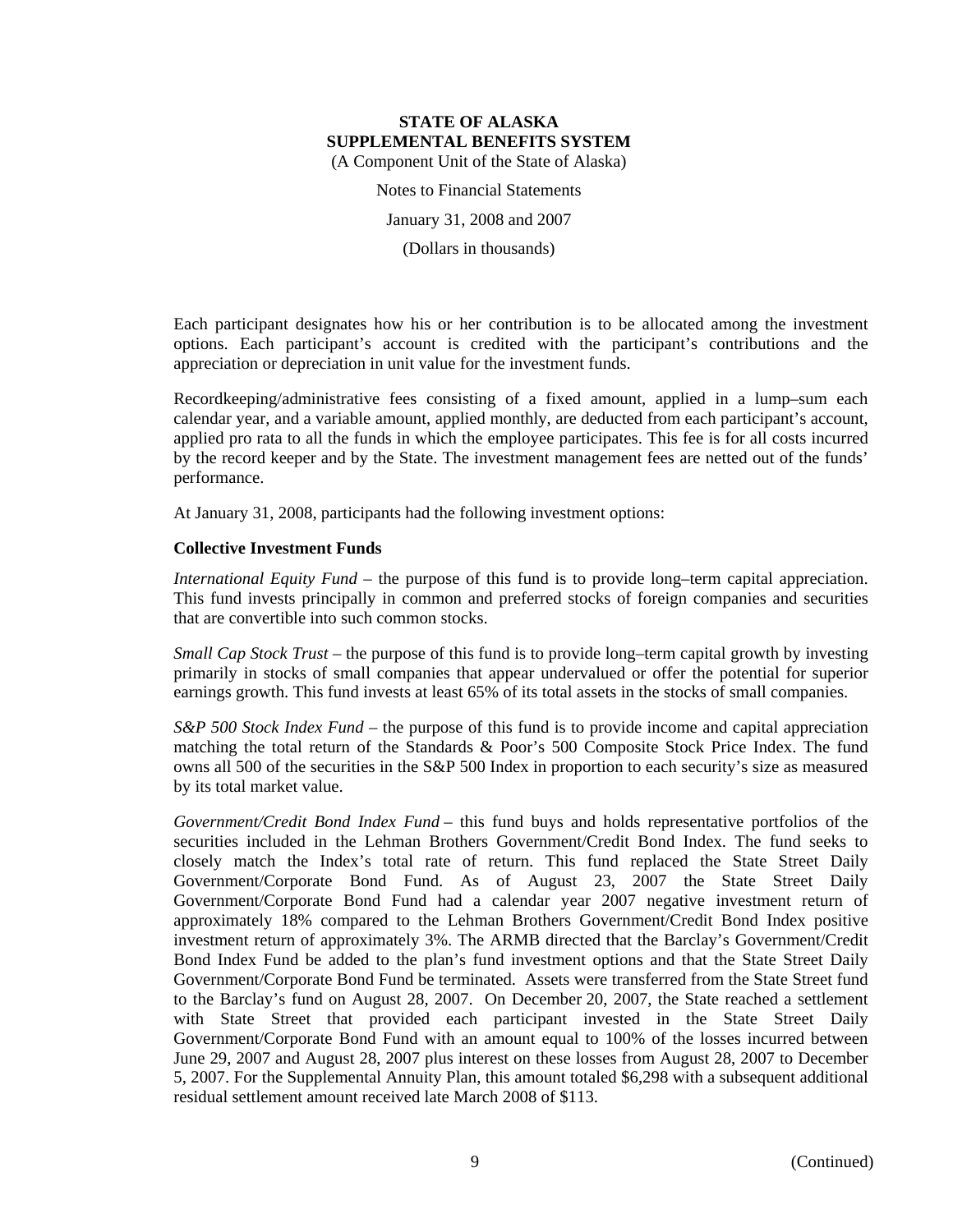Notes to Financial Statements

January 31, 2008 and 2007

(Dollars in thousands)

*Global Balanced Fund* – this fund seeks the balanced accomplishment of long-term growth of capital, current income and conservation of principle through investments in stocks and bonds of U.S. and international companies and government bonds issued by the U.S. and other governments.

*Citizens Core Growth Fund* – this fund invested primarily in U.S. large cap growth stocks, with an emphasis on those that were managed to a high standard of corporate responsibility. Effective April 7, 2008, this fund was re-organized to become the Sentinel (SRI) Sustainable Core Opportunities Fund.

*Money Market Fund* – consist of nonparticipant directed funds used to pay administrative costs of the plan.

#### **Pooled Investment Funds**

In late June 2006, the Alaska Balanced Fund, Alaska Long–Term Balanced Fund and Alaska Target 2025 Fund were converted from separate accounts to common trust funds in order to allow participants of the new Defined Contribution Retirement Plans to invest in these funds. The names of these investment options were updated from "Fund" to "Trust" at this time. The conversion was transparent to participants and did not result in any operational changes.

*Alaska Target 2010 Fund* – the purpose of this fund is to provide a diversified mix of stocks, bonds and cash for long–term investors with a low to moderate tolerance for risk. This fund is designed to gradually invest more conservatively, with an emphasis on capital preservation, as the year 2010 approaches.

*Alaska Target 2015 Fund* – the purpose of this fund is to provide a diversified mix of stocks, bonds and cash for long–term investors with a moderate to high tolerance for risk. This fund is designed to gradually invest more conservatively, with an emphasis on capital preservation, as the year 2015 approaches.

*Alaska Target 2020 Fund* – the purpose of this fund is to provide a diversified mix of stocks, bonds and cash for long–term investors with a higher tolerance for risk. This fund is designed to gradually invest more conservatively, with an emphasis on capital preservation, as the year 2020 approaches.

*Alaska Target 2025 Trust* – the purpose of this fund is to provide a diversified mix of stocks, bonds, and cash for long–term investors with a higher tolerance for risk. This fund is designed to gradually invest more conservatively, with an emphasis on capital preservation, as the year 2025 approaches.

*Alaska Long–Term Balanced Trust* – the purpose of this fund is to provide a balanced and diversified mix of U.S. and international stocks, investment-grade bonds, federally guaranteed mortgages, and money market instruments for investors with a moderate risk tolerance. Balances remaining in the Tactical Asset Allocation Fund on the September 17, 2007 date of its elimination were transferred into the Alaska Long-Term Balanced Trust.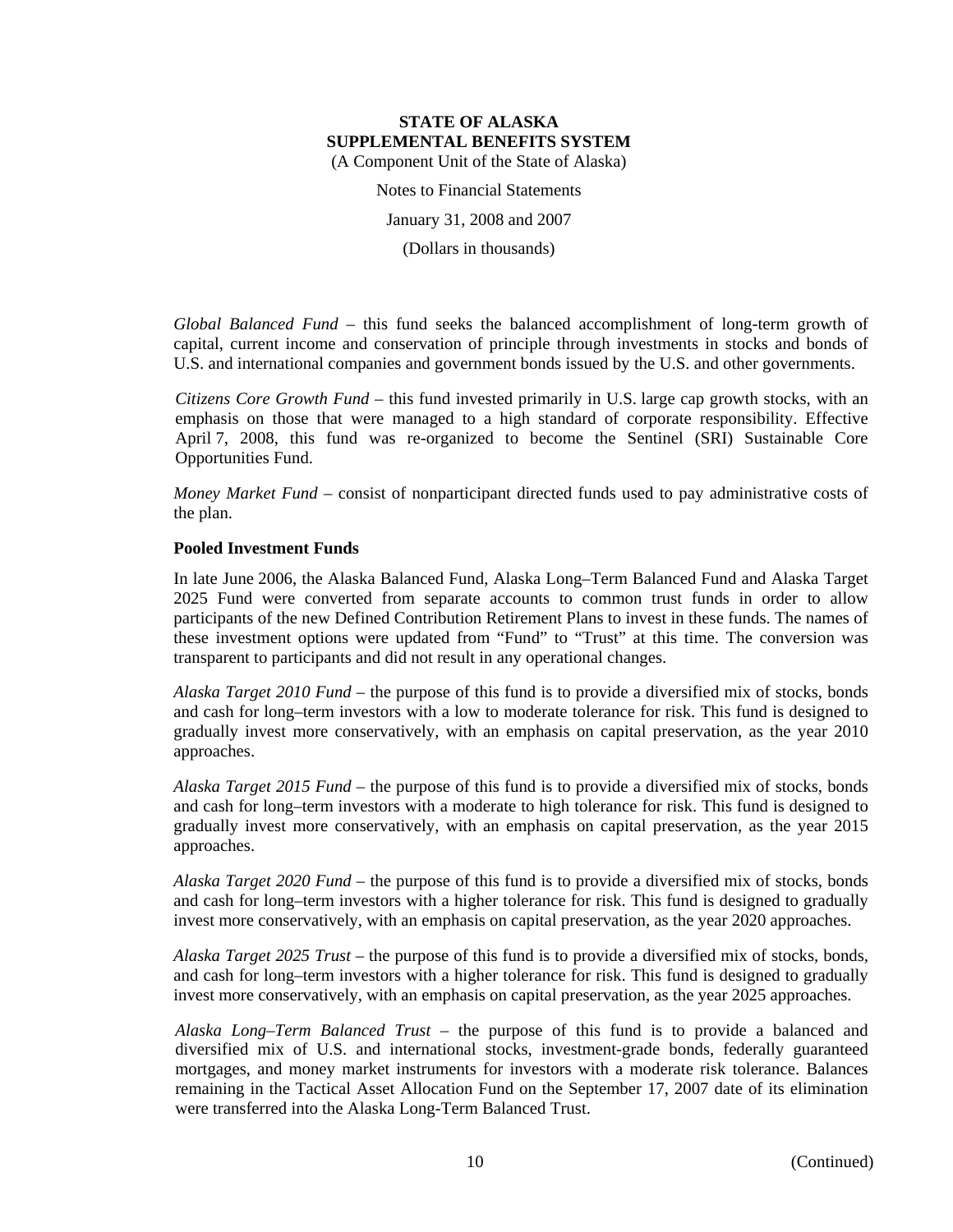Notes to Financial Statements

January 31, 2008 and 2007

(Dollars in thousands)

*Alaska Balanced Trust* – the purpose of this fund is to provide a balanced and diversified mix of U.S. and international stocks, investment-grade bonds, federally guaranteed mortgages, and money market instruments for investors with a low to average risk tolerance.

#### *Stable Value Fund*

Stable Value Fund - the purpose of this fund is to preserve principle and to offer a competitive rate of interest consistent with the preservation of capital. The Fund invests in a diversified portfolio of synthetic investment contracts issued by banks and insurance companies that meet stringent credit standards. Supporting securities for synthetic investment contracts typically include U.S. Treasury/Agency obligations, mortgage and asset-backed securities, as well as investment grade corporate bonds.

#### *(d) Payment of Annuity Benefits*

Employees are eligible to withdraw from the Supplemental Annuity Plan sixty days after termination. Benefits are payable in the form of a lump sum annuity or one of various continuing annuities purchased from an insurance carrier, which are excluded from Plan assets. The plan administrator issues lump–sum disbursements through its contracted recordkeeper.

#### *(e) Supplemental Cafeteria Benefits*

Benefits available under the Supplemental Benefits Plans include death, disability, survivor benefits, and dependent care reimbursement. Selection of these benefits is at the discretion of the employee, with certain restrictions, and may be amended and/or changed on an annual basis or in conjunction with an employee change in status.

All supplemental benefits, except dependent care reimbursement, are provided through insurance policies. The Dependent Care Assistance Plan is administered by the State.

#### *(f) Funding of the Plan*

Supplemental annuity contributions from employers were deposited with investment managers under contract with the Plan for the years ended January 31, 2008 and 2007. The amounts credited to each participant account include the appreciation or depreciation in the unit values of the investment funds in addition to participant contributions received during the year.

#### *(g) Effect of Plan Termination*

Although the State has established the Plan with the bona fide intention and expectation that it will continue the Plan indefinitely, the State may in its sole and absolute discretion terminate the Plan in whole or in part at any time without liability whatsoever for such termination. If the Plan is terminated, the deposit contracts shall remain in force until all individual employee benefit accounts have been completely distributed in accordance with the Plan.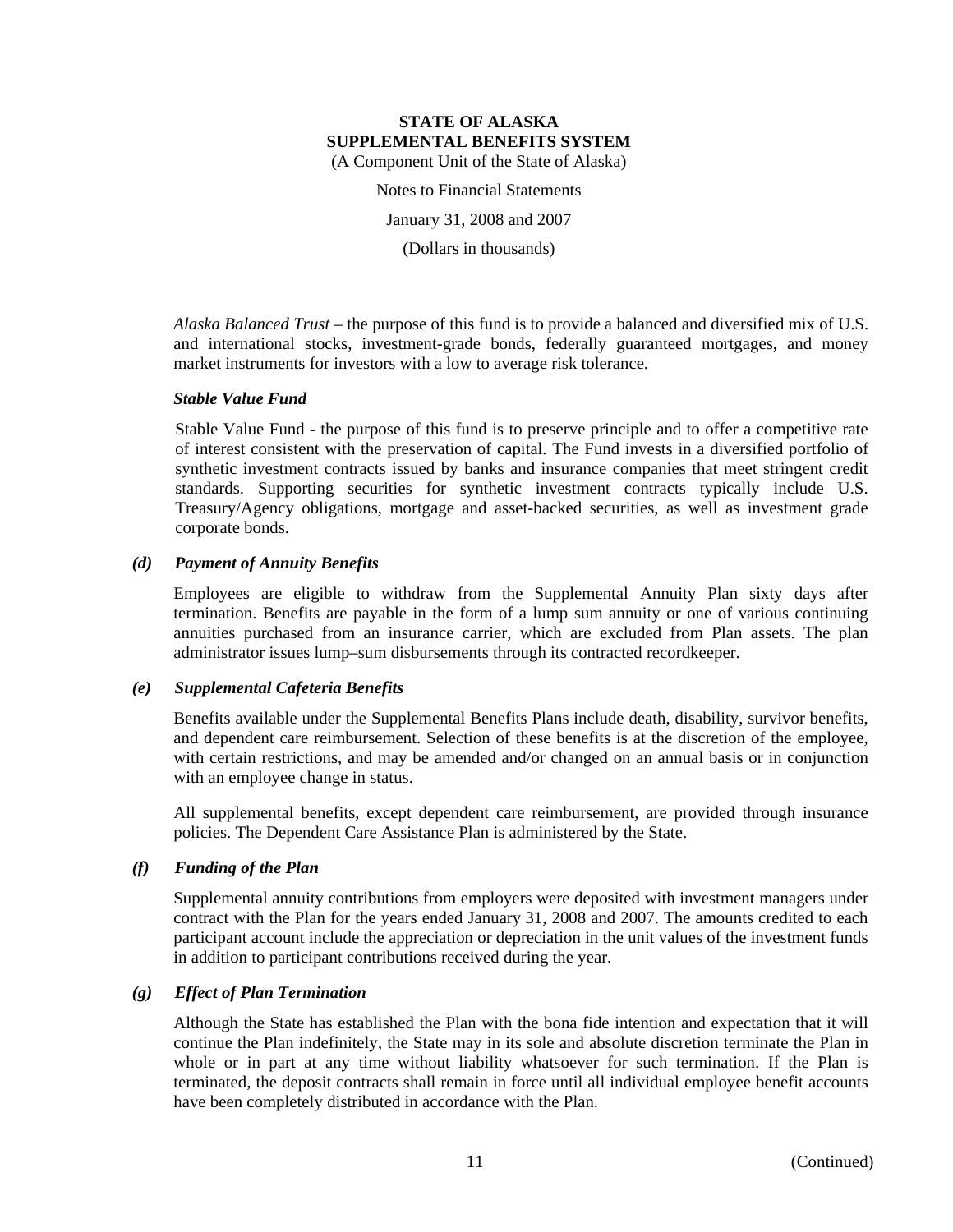Notes to Financial Statements

January 31, 2008 and 2007

(Dollars in thousands)

The employers are under no obligation or liability to continue making contributions to, or participate in, the Plan. Employers in their sole and absolute discretion may discontinue participation and contributions with no liability whatsoever for such termination except liability to the State under the terms of the participation agreement.

#### *(h) Income Taxes*

The Plan is exempt from federal income taxes under the provisions of Section 501(a) of the Internal Revenue Code.

#### **(2) Summary of Significant Accounting Policies**

#### *(a) Basis of Accounting*

The Plan's financial statements are prepared using the economic resources measurement focus and the accrual basis of accounting. In preparing the financial statements, the plan administrator is required to make estimates that affect the reported amounts of assets and liabilities and disclosures of contingent assets and liabilities as of the date of the financial statements, and additions and deductions for the reporting periods. Actual results could differ from those estimates.

#### *(b) Valuation of Collective Investment Funds*

The Plan's investments in collective investment funds (note 3), held in trust, are stated at fair value based on the unit value as reported by the Trustees multiplied by the number of units held by the Plan. The unit value is determined by the Trustees based on the fair value of the underlying assets. Purchases and sales of securities are recorded on a trade–date basis.

#### *(c) Valuation of Synthetic Investment Contracts*

The Plan's investments in fully benefit responsive synthetic investment contracts (note 4) are stated fair values as they are affected by member factors and current standings.

#### *(d) Valuation of Ownership of Pooled Investment Funds*

The Plan's ownership of pooled investment funds (note 6), held in trust, are stated at fair value based on the unit values as reported by the Trustees multiplied by the number of units held by the Plan. The unit value is determined by the Trustees based on the fair value of the underlying assets. Purchases and sales of securities are recorded on a trade–date basis.

#### *(e) Cash and Cash Equivalents*

Cash and cash equivalents at January 31, 2008 and 2007 are comprised of interest–bearing deposits.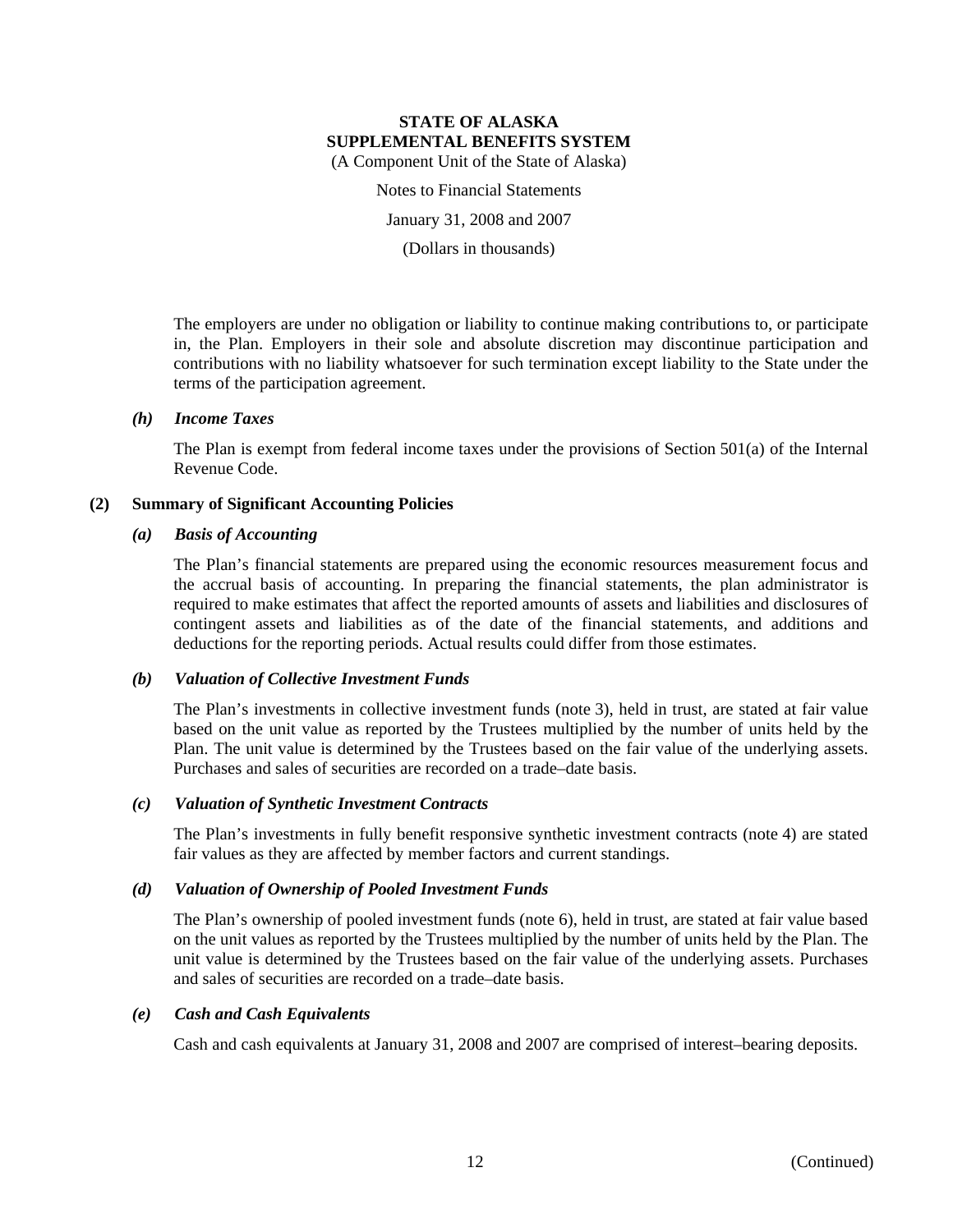Notes to Financial Statements

January 31, 2008 and 2007

(Dollars in thousands)

#### *(f) Contributions Receivable*

Contributions applicable to wages earned through January 31 are accrued. These contributions are considered fully collectible and, accordingly, no allowance for doubtful accounts is considered necessary.

#### **(3) Collective Investment Funds**

The Plan's investments at January 31 include the following collective investment funds:

|                                       |           |               | 2008   |                | 2007         |        |    |                |  |  |
|---------------------------------------|-----------|---------------|--------|----------------|--------------|--------|----|----------------|--|--|
|                                       | Units     |               | Unit   |                | Units        | Unit   |    |                |  |  |
|                                       | owned     |               | value  | <b>Balance</b> | owned        | value  |    | <b>Balance</b> |  |  |
|                                       |           |               |        | (In thousands) |              |        |    | (In thousands) |  |  |
| S&P 500 Stock Index Fund              | 8,904,853 | <sup>\$</sup> | 26.170 | 233,003        | 10,172<br>-S | 26.786 |    | 272,470        |  |  |
| Citizens Core Growth Fund             | 1.501.857 |               | 17.870 | 26,838         | 1,093        | 17.810 |    | 19,471         |  |  |
| Government/Credit Bond Fund           | 2,704,634 |               | 25.580 | 69,174         |              |        |    |                |  |  |
| Daily Government/Corporate            |           |               |        |                |              |        |    |                |  |  |
| Bond Fund                             |           |               |        |                | 1,632        | 21.765 |    | 35,529         |  |  |
| <b>Tactical Asset Allocation Fund</b> |           |               |        |                | 2,047        | 12.140 |    | 24,853         |  |  |
| Global Balanced Fund                  | 2,062,337 |               | 33.250 | 68,634         | 2,045        | 33.440 |    | 68,393         |  |  |
| Small Cap Stock Trust                 | 1,071,593 |               | 39.510 | 42.339         | 1,314        | 43.540 |    | 57,201         |  |  |
| International Equity Fund             | 5,885,642 |               | 21.620 | 127,248        | 5.965        | 24.380 |    | 145,430        |  |  |
| Money Market Fund -                   |           |               |        |                |              |        |    |                |  |  |
| nonparticipant directed               | 352,122   |               | 16.560 | 5,832          | 304          | 15.836 |    | 4,816          |  |  |
| Total collective                      |           |               |        |                |              |        |    |                |  |  |
| investment funds                      |           |               |        | \$<br>573,069  |              |        | \$ | 628,163        |  |  |

#### **(4) Synthetic Investment Contracts**

Accounts and terms of synthetic investment contracts in effect at December 31 are as follows:

#### *(a) Bank of America*

In 2004, the Plan's investment manager entered into an investment contract, on behalf of the Plan, with Bank of America. This financial institution provides a wrap contract that covers a separately managed structured payout synthetic investment portfolio. The account is credited with earnings and investment deposits, less administrative expenses charged by the financial institution and investment withdrawals. The contract is included in the Plan's financial statements at market value. It is fully benefit responsive. There are no reserves against market value for the credit risk of the contract issuer or otherwise. The contract value of the investment contract at January 31, 2007 and January 31, 2008 was \$21,758 and \$33,156 respectively as reported by Bank of America, and the market value of the portfolio at January 31, 2007 and January 31, 2008 was \$21,422 and \$33,853 respectively. The average crediting rate for 2006 and 2007 was approximately four percent and four and a half percent respectively. The crediting interest rates are based on the approximate rate of interest that will amortize differences between book and market value over the portfolio's average duration. As of January 31, 2008, the last scheduled maturity payment date was July 20, 2011.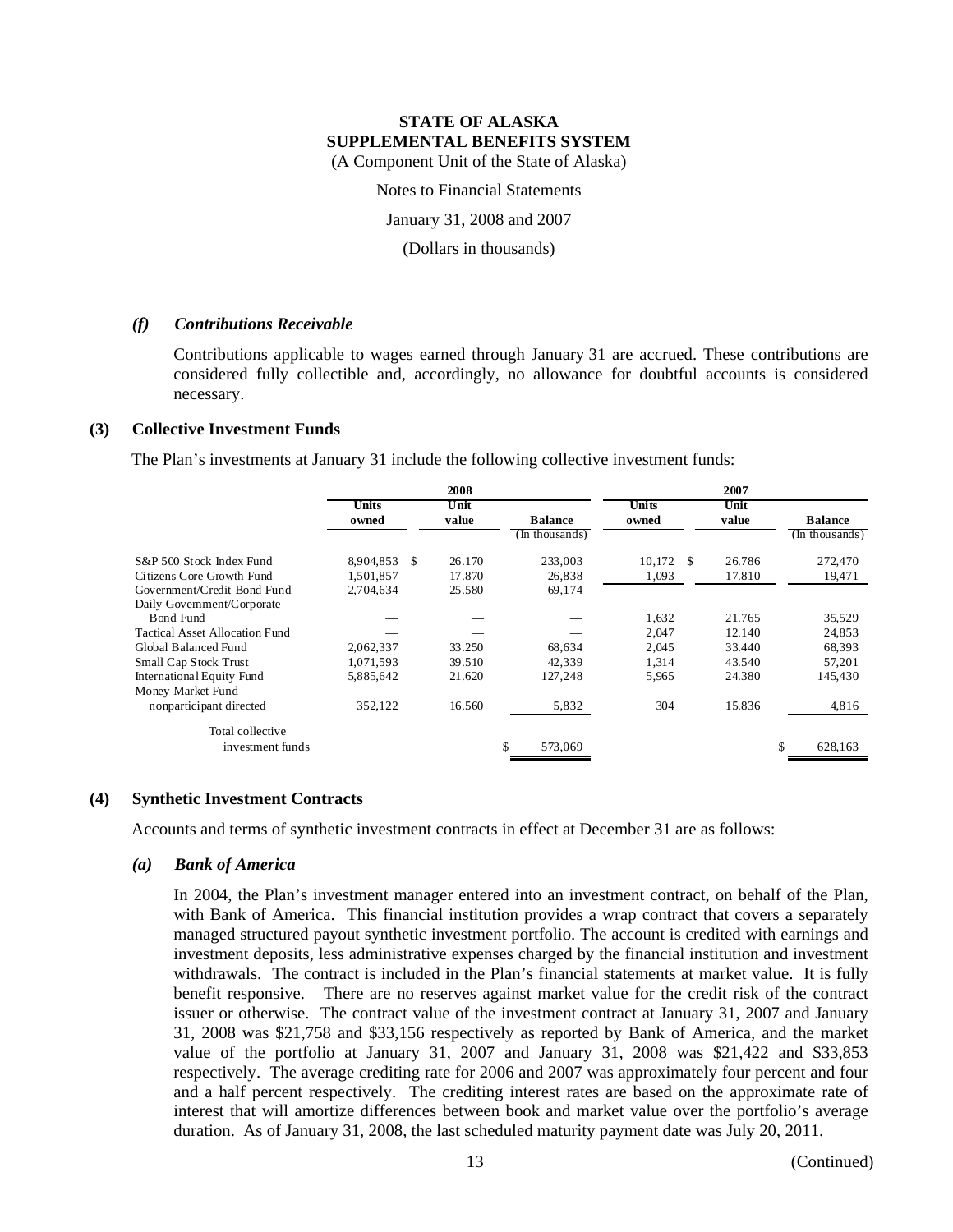Notes to Financial Statements

January 31, 2008 and 2007

(Dollars in thousands)

#### *(b) IXIS Financial Products Inc.*

In 2004, the Plan's investment manager entered into an investment contract, on behalf of the Plan, with IXIS Financial Products Inc. This financial institution provides a wrap contract that covers a separately managed structured payout synthetic investment portfolio. The account is credited with earnings and investment deposits, less administrative expenses charged by the financial institution and investment withdrawals. The contract is included in the Plan's financial statements at market value. It is fully benefit responsive. There are no reserves against contract value for the credit risk of the contract issuer or otherwise. The contract value of the investment contract at January 31, 2007 and January 31, 2008 was \$21,758 and \$33,156 respectively as reported by IXIS Financial Products Inc, and the market value of the portfolio at January 31, 2007 and January 31, 2008 was \$21,422 and \$33,853 respectively. The average yield and crediting interest rate for 2006 and 2007 was approximately four percent and four and a half percent respectively. The crediting interest rate is based on the approximate rate of interest that will amortize differences between book and market value over the portfolio's average duration. As of January 31, 2008, the last scheduled maturity payment date was July 20, 2011.

#### *(c) Pacific Life Insurance Co.*

In 2004, the Plan's investment manager entered into an investment contract, on behalf of the Plan, with Pacific Life Insurance Co. This financial institution provides a wrap contract that covers a separately managed structured payout synthetic investment portfolio. The account is credited with earnings and investment deposits, less administrative expenses charged by the financial institution and investment withdrawals. The contract is included in the Plan's financial statements at market value. It is fully benefit responsive. There are no reserves against market value for the credit risk of the contract issuer or otherwise. The contract value of the investment contract at January 31, 2007 and January 31, 2008 was \$21,758 and \$33,156 respectively as reported by Pacific Life Insurance Co, and the market value of the portfolio at January 31, 2007 and January 31, 2008 was \$21,422 and \$33,853 respectively. The average yield and crediting interest rate for 2006 and 2007 was approximately four percent and four and one half percent respectively. The crediting interest rate is based on the approximate rate of interest that will amortize differences between book and market value over the portfolio's average duration. As of January 31, 2008, the last scheduled maturity payment date was July 20, 2011.

#### *(d) Rabobank Nederland*

In 2004, the Plan's investment manager entered into an investment contract, on behalf of the Plan, with Rabobank Nederland. This financial institution provides a wrap contract that covers a separately managed constant duration synthetic investment portfolio. The account is credited with earnings and investment deposits, less administrative expenses charged by the financial institution and investment withdrawals. The contract is included in the Plan's financial statements at market value. It is fully benefit responsive. There are no reserves against contract value for the credit risk of the contract issuer or otherwise. The contract value of the investment contract at January 31, 2007 and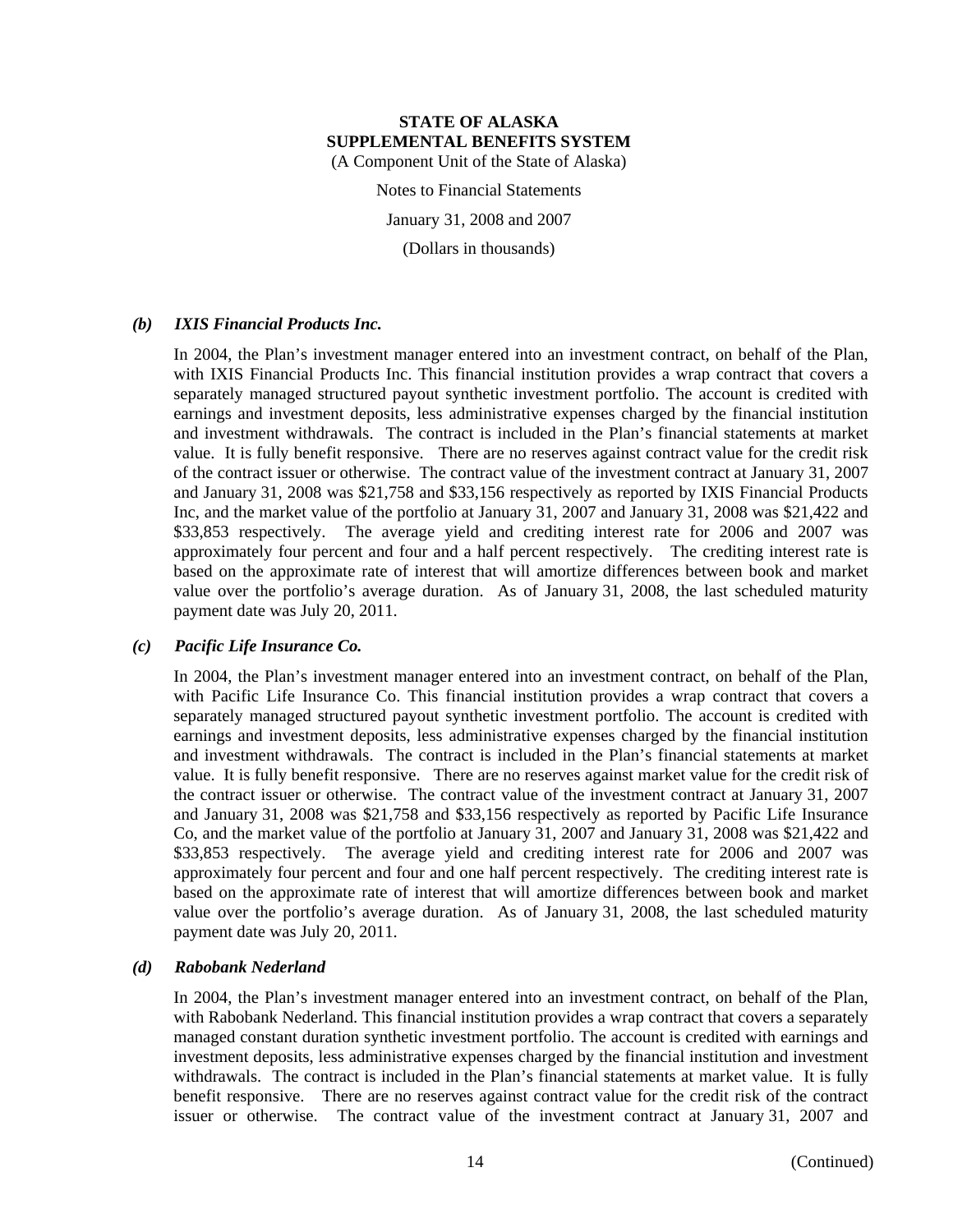Notes to Financial Statements

January 31, 2008 and 2007

(Dollars in thousands)

January 31, 2008 was \$33,012 and \$33,154 respectively as reported by Rabobank Nederland, and the market value of the portfolio at January 31, 2007 and January 31, 2008 was \$32,704 and \$33,851 respectively. The average yield and crediting interest rate for 2006 and 2007 was approximately five percent. The crediting interest rate is based on the approximate rate of interest that will amortize differences between book and market value over the portfolio's average duration. As of January 31, 2008 the last scheduled maturity payment date was July 20, 2011.

#### *(e) State Street Bank & Trust Co.*

In 2004, the Plan's investment manager entered into an investment contract, on behalf of the Plan, with State Street Bank & Trust Co. This financial institution provides a wrap contract that covers a separately managed constant duration synthetic investment portfolio. The account is credited with earnings and investment deposits, less administrative expenses charged by the financial institution and investment withdrawals. The contract is included in the Plan's financial statements at market value. It is fully benefit responsive. There are no reserves against contract value for the credit risk of the contract issuer or otherwise. The contract value of the investment contract at January 31, 2007 and January 31, 2008 was \$33,012 and \$33,154 respectively as reported by State Street Bank & Trust Co. and the market value of the portfolio at January 31, 2007 and January 31, 2008 was \$32,704 and \$33,851 respectively. The average yield and crediting interest rate for 2006 and 2007 was approximately five percent. The crediting interest rate is based on the approximate rate of interest that will amortize differences between book and market value over the portfolio's average duration. As of January 31, 2008, the last scheduled maturity payment date was July 20, 2011.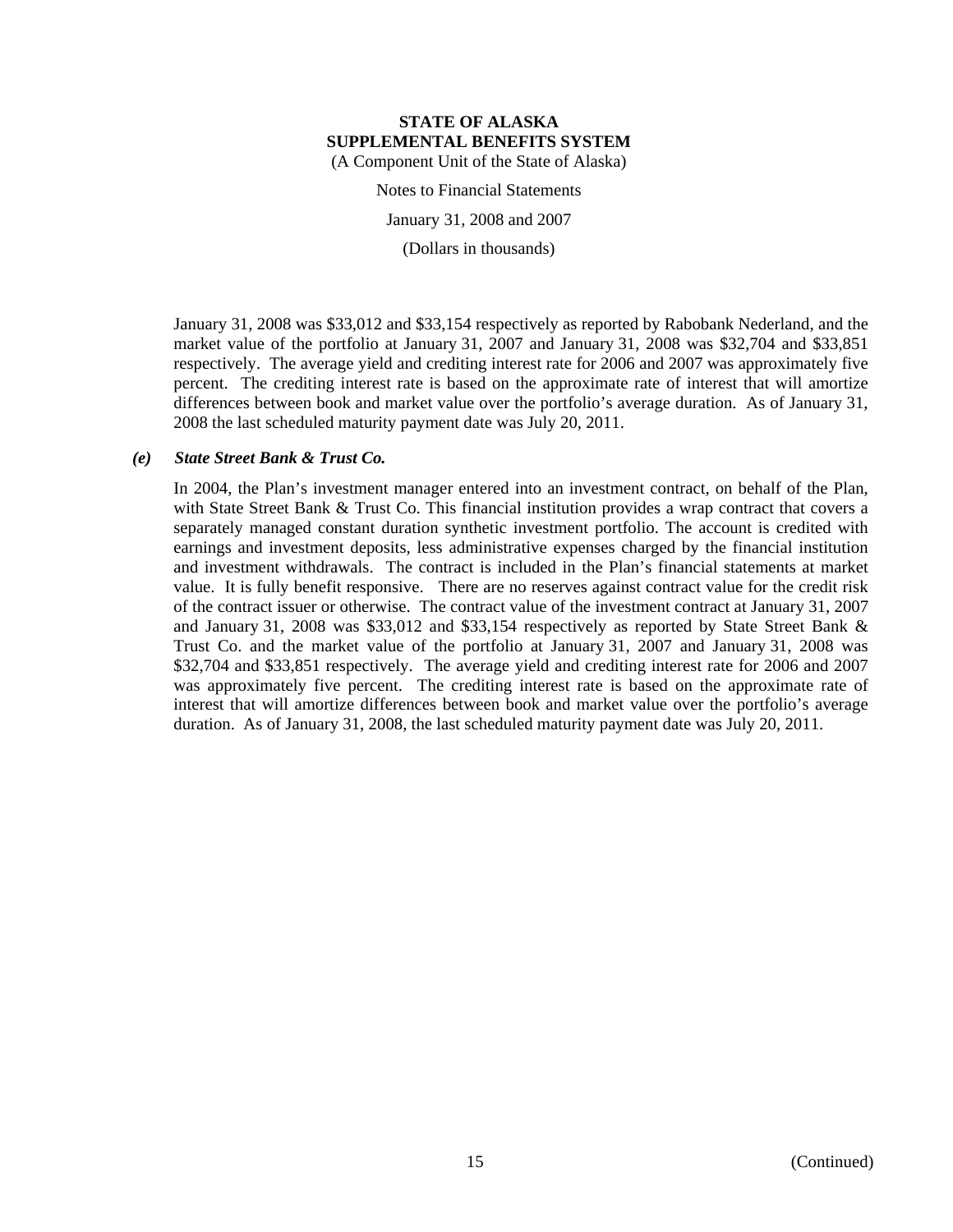Notes to Financial Statements

January 31, 2008 and 2007

(Dollars in thousands)

#### **(5) Changes in Fiduciary Net Assets**

During the years ended January 31, 2008 and 2007 the following changes in fiduciary net assets by fund took place:

|                                                                                                                                           |                                                |                                         |                                                     |                                                            | <b>Participant directed</b>             |                                                       |                                                          |                                                    |
|-------------------------------------------------------------------------------------------------------------------------------------------|------------------------------------------------|-----------------------------------------|-----------------------------------------------------|------------------------------------------------------------|-----------------------------------------|-------------------------------------------------------|----------------------------------------------------------|----------------------------------------------------|
|                                                                                                                                           | <b>International</b><br>Equity<br>Fund         | <b>Small Cap</b><br><b>Stock Trust</b>  | <b>Citizens</b><br><b>Core Growth</b><br>Fund       | <b>S&amp;P 500</b><br><b>Stock</b><br><b>Index</b><br>Fund | Global<br><b>Balanced</b><br>Fund       | <b>Tactical</b><br>Asset<br><b>Allocation</b><br>Fund | Daily<br>Government/<br>Corporate<br><b>Bond</b><br>Fund | Government<br><b>Credit</b><br><b>Bond</b><br>Fund |
| 2008:                                                                                                                                     |                                                |                                         |                                                     |                                                            |                                         |                                                       |                                                          |                                                    |
| Additions:<br>Contributions:<br>Mandatory contributions<br>Voluntary contribution:<br>Transfers in                                        | \$<br>8,288<br>$\overline{\phantom{m}}$<br>153 | 3,848<br>$\overline{\phantom{0}}$<br>76 | 1,555<br>$\overline{\phantom{0}}$<br>$\overline{7}$ | 11,167<br>$\overline{\phantom{m}}$<br>34                   | 2,888<br>$\overline{\phantom{0}}$<br>44 | 509<br>$\overline{\phantom{0}}$<br>12                 | 790<br>$\overline{\phantom{0}}$<br>$\overline{4}$        | 655<br>-1                                          |
| Total contributions                                                                                                                       | 8,441                                          | 3,924                                   | 1,562                                               | 11,201                                                     | 2,932                                   | 521                                                   | 794                                                      | 656                                                |
| Government Corporate Bond Fund Settlement                                                                                                 | $\overline{\phantom{a}}$                       | $\overline{\phantom{0}}$                | $\equiv$                                            | $\equiv$                                                   | $\overline{\phantom{0}}$                | $\overline{\phantom{0}}$                              | $\equiv$                                                 | 5,549                                              |
| Investment income (loss):<br>Net appreciation<br>(depreciation) in fair<br>market value of investments<br>Interest income                 | 3,332                                          | (4, 812)                                | (688)<br>$\overline{\phantom{0}}$                   | (4,948)                                                    | (706)<br>$\overline{\phantom{a}}$       | 1,023<br>$\overline{\phantom{0}}$                     | (5,391)                                                  | 1,889                                              |
| Net investment income (loss)                                                                                                              | 3,332                                          | (4, 812)                                | (688)                                               | (4,948)                                                    | (706)                                   | 1,023                                                 | (5,391)                                                  | 1,889                                              |
| <b>Total additions</b>                                                                                                                    | 11,773                                         | (888)                                   | 874                                                 | 6,253                                                      | 2,226                                   | 1,544                                                 | (4, 597)                                                 | 8,094                                              |
| Deductions:<br>Benefits paid to participants and<br>purchases of annuity contracts<br>Insurance premiums and<br>dependent care assistance | 8,569                                          | 4,011                                   | 1,543                                               | 18,937                                                     | 4,824                                   | 1,518                                                 | 2,483                                                    | 894                                                |
| reimbursements                                                                                                                            |                                                |                                         |                                                     |                                                            |                                         |                                                       |                                                          |                                                    |
| Administrative expenses<br>Actual expenses paid<br>Expenses deducted from                                                                 |                                                | -                                       | $\overline{\phantom{0}}$                            |                                                            | -                                       |                                                       |                                                          |                                                    |
| participant accounts                                                                                                                      | 184                                            | 74                                      | 36                                                  | 315                                                        | 83                                      | 15                                                    | 23                                                       | 25                                                 |
| Total deductions                                                                                                                          | 8,753                                          | 4,085                                   | 1,579                                               | 19,252                                                     | 4,907                                   | 1,533                                                 | 2,506                                                    | 919                                                |
| Net increase (decrease)<br>prior to interfund transfers                                                                                   | 3,020                                          | (4,973)                                 | (705)                                               | (12,999)                                                   | (2,681)                                 | 11                                                    | (7,103)                                                  | 7.175                                              |
| Interfund transfers                                                                                                                       | (21, 202)                                      | (9,889)                                 | 8,072                                               | (26, 468)                                                  | 2,923                                   | (24, 864)                                             | (28, 426)                                                | 61,999                                             |
| Net increase (decrease) in<br>net assets held in trust for<br>individuals, organizations<br>and other governments                         | (18, 182)                                      | (14, 862)                               | 7,367                                               | (39, 467)                                                  | 242                                     | (24, 853)                                             | (35,529)                                                 | 69,174                                             |
| Net assets, beginning of year                                                                                                             | 145,430                                        | 57,201                                  | 19,471                                              | 272,470                                                    | 68,393                                  | 24,853                                                | 35,529                                                   | $\hspace{0.1mm}-\hspace{0.1mm}$                    |
| Net assets, end of year                                                                                                                   | 127,248<br>\$                                  | 42,339                                  | 26,838                                              | 233,003                                                    | 68,635                                  |                                                       |                                                          | 69,174                                             |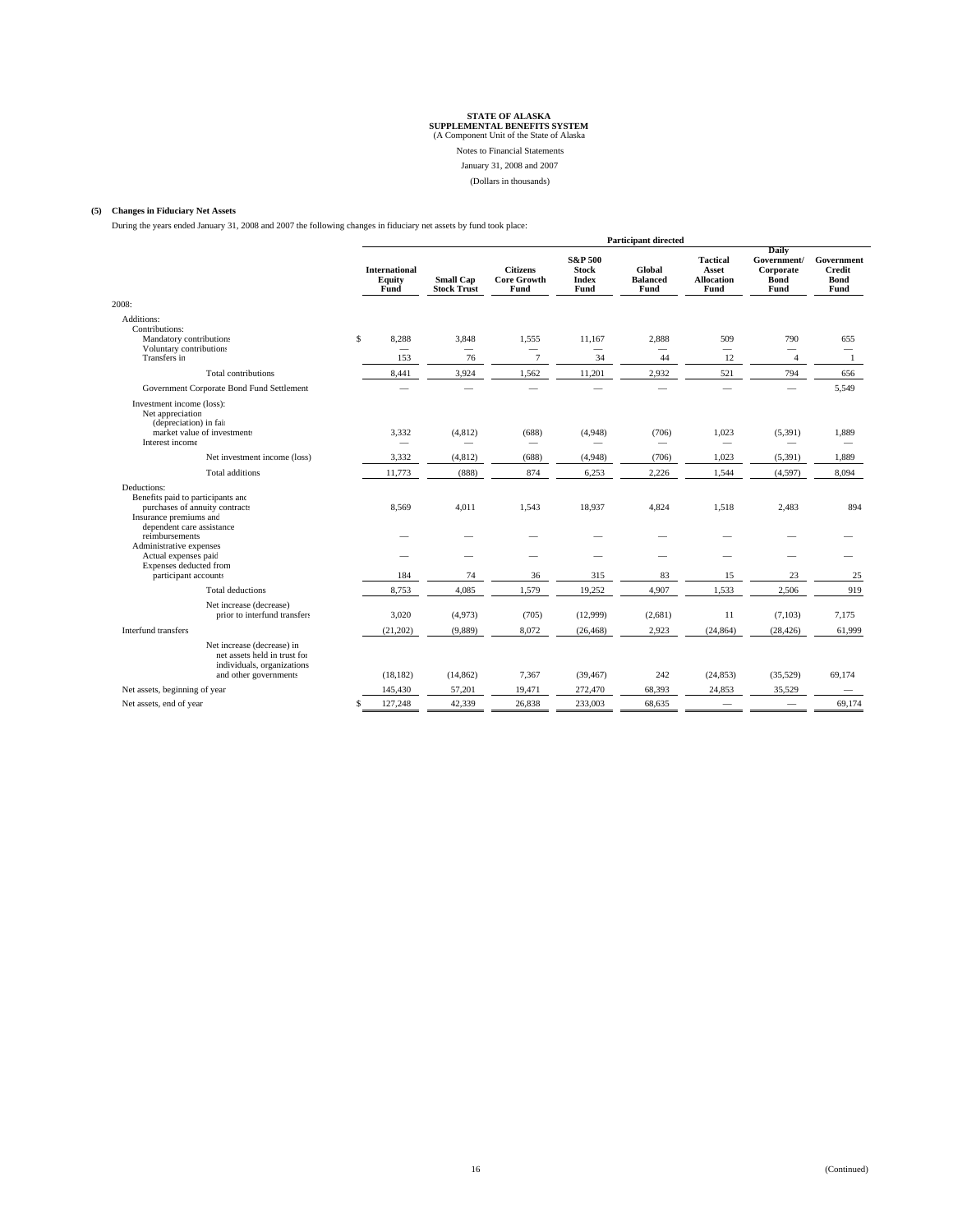|                                |                                         |                                         |                                         |                                          |                                           |                                                               | Nonparticipant directed         |                                 |                                    |                                                      |                  |
|--------------------------------|-----------------------------------------|-----------------------------------------|-----------------------------------------|------------------------------------------|-------------------------------------------|---------------------------------------------------------------|---------------------------------|---------------------------------|------------------------------------|------------------------------------------------------|------------------|
| <b>Stable</b><br>Value<br>Fund | Alaska<br><b>Target</b><br>2010<br>Fund | Alaska<br><b>Target</b><br>2015<br>Fund | Alaska<br><b>Target</b><br>2020<br>Fund | Alaska<br><b>Target</b><br>2025<br>Trust | Alaska<br><b>Balanced</b><br><b>Trust</b> | Alaska<br><b>Long Term</b><br><b>Balanced</b><br><b>Trust</b> | Money<br>Market<br>Fund         | Cash and<br>cash<br>equivalents | <b>Contributions</b><br>receivable | Accrued<br>expenses                                  | <b>Total</b>     |
|                                |                                         |                                         |                                         |                                          |                                           |                                                               |                                 |                                 |                                    |                                                      |                  |
| 3,670                          | 1,051                                   | 2,825                                   | 1,459                                   | 791                                      | 40,982                                    | 40,291                                                        |                                 | $\overline{\phantom{m}}$        | 264                                |                                                      | 121.033          |
| $\qquad \qquad$                |                                         |                                         | $\overline{\phantom{0}}$                | $\qquad \qquad -$                        | $\overline{\phantom{0}}$                  | $\overline{\phantom{m}}$                                      | $\overline{\phantom{0}}$        | 4,987                           | 6                                  | $\overline{\phantom{0}}$                             | 4,993            |
| 69<br>3,739                    | 45<br>1,096                             | $\sqrt{2}$<br>2,827                     | 28<br>1,487                             | 52<br>843                                | 285<br>41,267                             | 572<br>40,863                                                 | -                               | 4,987                           | 270                                | -                                                    | 1,384<br>127,410 |
| $\overline{\phantom{0}}$       |                                         | $\overline{\phantom{m}}$                |                                         | $\overline{\phantom{0}}$                 |                                           | $\overline{\phantom{m}}$                                      | $\overline{\phantom{m}}$<br>749 | $\overline{\phantom{m}}$        |                                    | $\overline{\phantom{m}}$<br>$\overline{\phantom{0}}$ | 6,298            |
|                                |                                         |                                         |                                         |                                          |                                           |                                                               |                                 |                                 |                                    |                                                      |                  |
|                                |                                         |                                         |                                         |                                          |                                           |                                                               |                                 |                                 |                                    |                                                      |                  |
| 5,111                          | 2,203                                   | 2,996                                   | (110)                                   | (424)                                    | 56,741                                    | 2,262                                                         | $\overline{\phantom{m}}$        | $\overline{\phantom{m}}$        |                                    |                                                      | 58,478           |
| 7,044<br>12,155                | $\overline{\phantom{m}}$<br>2,203       | 2,996                                   | $\overline{\phantom{0}}$<br>(110)       | $\overline{\phantom{0}}$<br>(424)        | $\overline{\phantom{0}}$<br>56,741        | $\overline{\phantom{m}}$<br>2,262                             | 178<br>178                      | 164<br>164                      | $\overline{\phantom{m}}$           |                                                      | 7,386<br>65,864  |
| 15,894                         | 3,299                                   | 5,823                                   | 1,377                                   | 419                                      | 98,008                                    | 43,125                                                        | 927                             | 5,151                           | 270                                |                                                      | 199,572          |
|                                |                                         |                                         |                                         |                                          |                                           |                                                               |                                 |                                 |                                    | -                                                    |                  |
|                                |                                         |                                         |                                         |                                          |                                           |                                                               |                                 |                                 |                                    |                                                      |                  |
| 21,209                         | 5,160                                   | 4,981                                   | 843                                     | 164                                      | 78,023                                    | 13,314                                                        |                                 |                                 |                                    |                                                      | 166,473          |
|                                |                                         |                                         |                                         |                                          |                                           |                                                               |                                 | 5,323                           |                                    | (374)                                                | 4,949            |
|                                |                                         | $\overline{\phantom{0}}$                | $\overline{\phantom{0}}$                | $\overline{\phantom{0}}$                 |                                           | $\qquad \qquad$                                               | 1,656                           | 1,311                           | $\overline{\phantom{0}}$           | 123                                                  | 3,090            |
| 174                            | 43                                      | 93                                      | 35                                      | $\,$ 8 $\,$                              | 1,414                                     | 723                                                           | (3,245)                         | $\overline{\phantom{m}}$        |                                    | $\overline{\phantom{m}}$                             |                  |
| 21,383                         | 5,203                                   | 5,074                                   | 878                                     | 172                                      | 79,437                                    | 14,037                                                        | (1, 589)                        | 6,634                           |                                    | (251)                                                | 174,512          |
|                                |                                         |                                         |                                         |                                          |                                           |                                                               |                                 |                                 |                                    |                                                      |                  |
| (5,489)                        | (1,904)                                 | 749                                     | 499                                     | 247                                      | 18,571                                    | 29,088                                                        | 2,516                           | (1,483)                         | 270                                | 251                                                  | 25,060           |
| 55,072                         | 2,312                                   | (6,959)                                 | (515)                                   | 1,572                                    | (31, 548)                                 | 17,921                                                        | (1,500)                         | 1,500                           | $\overline{\phantom{m}}$           | $\overline{\phantom{a}}$                             |                  |
|                                |                                         |                                         |                                         |                                          |                                           |                                                               |                                 |                                 |                                    |                                                      |                  |
| 49,583                         | 408                                     | (6,210)                                 | (16)                                    | 1,819                                    | (12, 977)                                 | 47,009                                                        | 1,016                           | 17                              | 270                                | 251                                                  | 25,060           |
| 135,935                        | 40,231                                  | 85,648                                  | 28,812                                  | 7,215                                    | 1,129,624                                 | 129,372                                                       | 4,816                           | 1,217                           | 5,933                              | (1,534)                                              | 2,190,616        |
| 185,518                        | 40,639                                  | 79,438                                  | 28,796                                  | 9,034                                    | 1,116,647                                 | 176,381                                                       | 5,832                           | 1,234                           | 6,203                              | (1,283)                                              | 2,215,676        |
|                                |                                         |                                         |                                         |                                          |                                           |                                                               |                                 |                                 |                                    |                                                      |                  |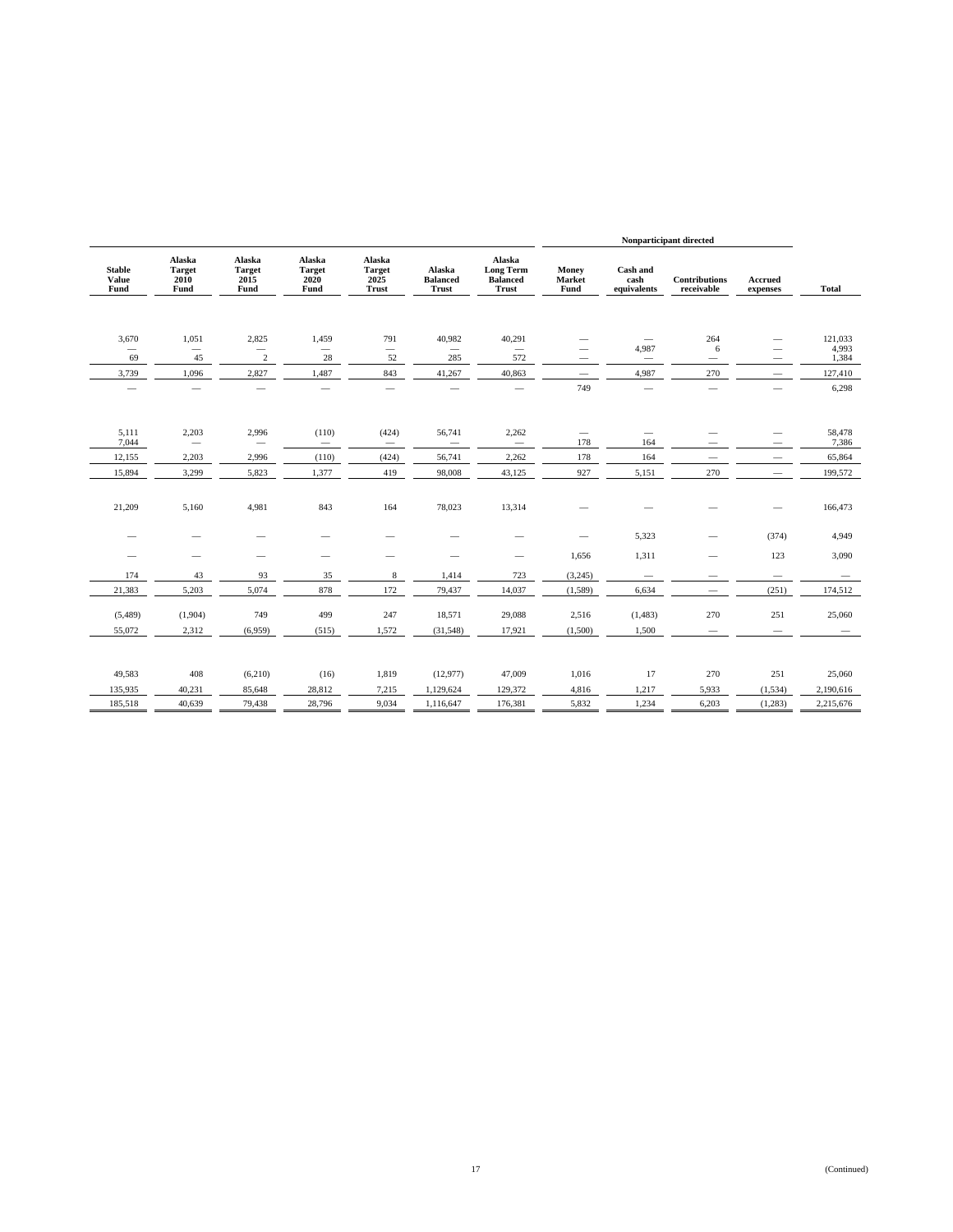Notes to Financial Statements

January 31, 2008 and 2007

(Dollars in thousands)

#### **(5) Changes in Fiduciary Net Assets**

During the years ended January 31, 2008 and 2007 the following changes in fiduciary net assets by fund took place:

|                                                                                                                                           |                                                | <b>Participant directed</b>            |                                               |                                                            |                                          |                                                       |                                                          |                                          |  |  |
|-------------------------------------------------------------------------------------------------------------------------------------------|------------------------------------------------|----------------------------------------|-----------------------------------------------|------------------------------------------------------------|------------------------------------------|-------------------------------------------------------|----------------------------------------------------------|------------------------------------------|--|--|
|                                                                                                                                           | <b>International</b><br>Equity<br>Fund         | <b>Small Cap</b><br><b>Stock Trust</b> | <b>Citizens</b><br><b>Core Growth</b><br>Fund | <b>S&amp;P 500</b><br><b>Stock</b><br><b>Index</b><br>Fund | Global<br><b>Balanced</b><br>Fund        | <b>Tactical</b><br>Asset<br><b>Allocation</b><br>Fund | Daily<br>Government/<br>Corporate<br><b>Bond</b><br>Fund | <b>Stable</b><br><b>Value</b><br>Fund    |  |  |
| 2007:                                                                                                                                     |                                                |                                        |                                               |                                                            |                                          |                                                       |                                                          |                                          |  |  |
| Additions:<br>Contributions:<br>Mandatory contribution:<br>Voluntary contribution:<br>Transfers in                                        | \$<br>6,108<br>$\overline{\phantom{0}}$<br>443 | 3,868<br>111                           | 1,497<br>$\overline{\phantom{0}}$<br>88       | 11,545<br>$\overline{\phantom{0}}$<br>210                  | 2,672<br>$\overline{\phantom{0}}$<br>140 | 985<br>14                                             | 1,491<br>$\overline{\phantom{0}}$<br>32                  | 3,596<br>$\overline{\phantom{0}}$<br>212 |  |  |
| <b>Total contributions</b>                                                                                                                | 6,551                                          | 3,979                                  | 1,585                                         | 11,755                                                     | 2,812                                    | 999                                                   | 1,523                                                    | 3,808                                    |  |  |
| Investment income (loss):<br>Net appreciation<br>(depreciation) in fair<br>market value of investments<br>Interest income                 | 19,410                                         | 3,248<br>$\overline{\phantom{0}}$      | (845)<br>$\overline{\phantom{m}}$             | 35,173                                                     | 5,167                                    | 2,113                                                 | 1,438                                                    | (1,624)<br>5,777                         |  |  |
| Net investment income (loss)                                                                                                              | 19,410                                         | 3,248                                  | (845)                                         | 35,173                                                     | 5,167                                    | 2,113                                                 | 1,438                                                    | 4,153                                    |  |  |
| <b>Total additions</b>                                                                                                                    | 25,961                                         | 7,227                                  | 740                                           | 46,928                                                     | 7,979                                    | 3,112                                                 | 2,961                                                    | 7,961                                    |  |  |
| Deductions:<br>Benefits paid to participants and<br>purchases of annuity contracts<br>Insurance premiums and<br>dependent care assistance | 4,463                                          | 2,652                                  | 832                                           | 14,172                                                     | 3,660                                    | 1,482                                                 | 4,351                                                    | 22,172                                   |  |  |
| reimbursements                                                                                                                            |                                                |                                        |                                               |                                                            |                                          |                                                       |                                                          |                                          |  |  |
| Administrative expenses<br>Actual expenses paid<br>Expenses deducted from<br>participant accounts                                         | 137                                            | 73                                     | 29                                            | 307                                                        | 73                                       | 29                                                    | 42                                                       | 150                                      |  |  |
| <b>Total deductions</b>                                                                                                                   | 4,600                                          | 2,725                                  | 861                                           | 14,479                                                     | 3,733                                    | 1,511                                                 | 4,393                                                    | 22,322                                   |  |  |
| Net increase (decrease)<br>prior to interfund transfers                                                                                   | 21,361                                         | 4,502                                  | (121)                                         | 32,449                                                     | 4,246                                    | 1,601                                                 | (1, 432)                                                 | (14, 361)                                |  |  |
| Interfund transfers                                                                                                                       | 44,250                                         | (3,631)                                | (9, 145)                                      | (18, 287)                                                  | 9,338                                    | (4,668)                                               | (2,654)                                                  | 23,285                                   |  |  |
| Net increase (decrease) in<br>net assets held in trust for<br>individuals, organizations<br>and other governments                         | 65,611                                         | 871                                    | (9,266)                                       | 14,162                                                     | 13,584                                   | (3,067)                                               | (4,086)                                                  | 8,924                                    |  |  |
| Net assets, beginning of year                                                                                                             | 79,819                                         | 56,330                                 | 28,737                                        | 258,308                                                    | 54,809                                   | 27,920                                                | 39,615                                                   | 127,011                                  |  |  |
| Net assets, end of year                                                                                                                   | 145,430<br>\$                                  | 57,201                                 | 19,471                                        | 272,470                                                    | 68,393                                   | 24,853                                                | 35,529                                                   | 135,935                                  |  |  |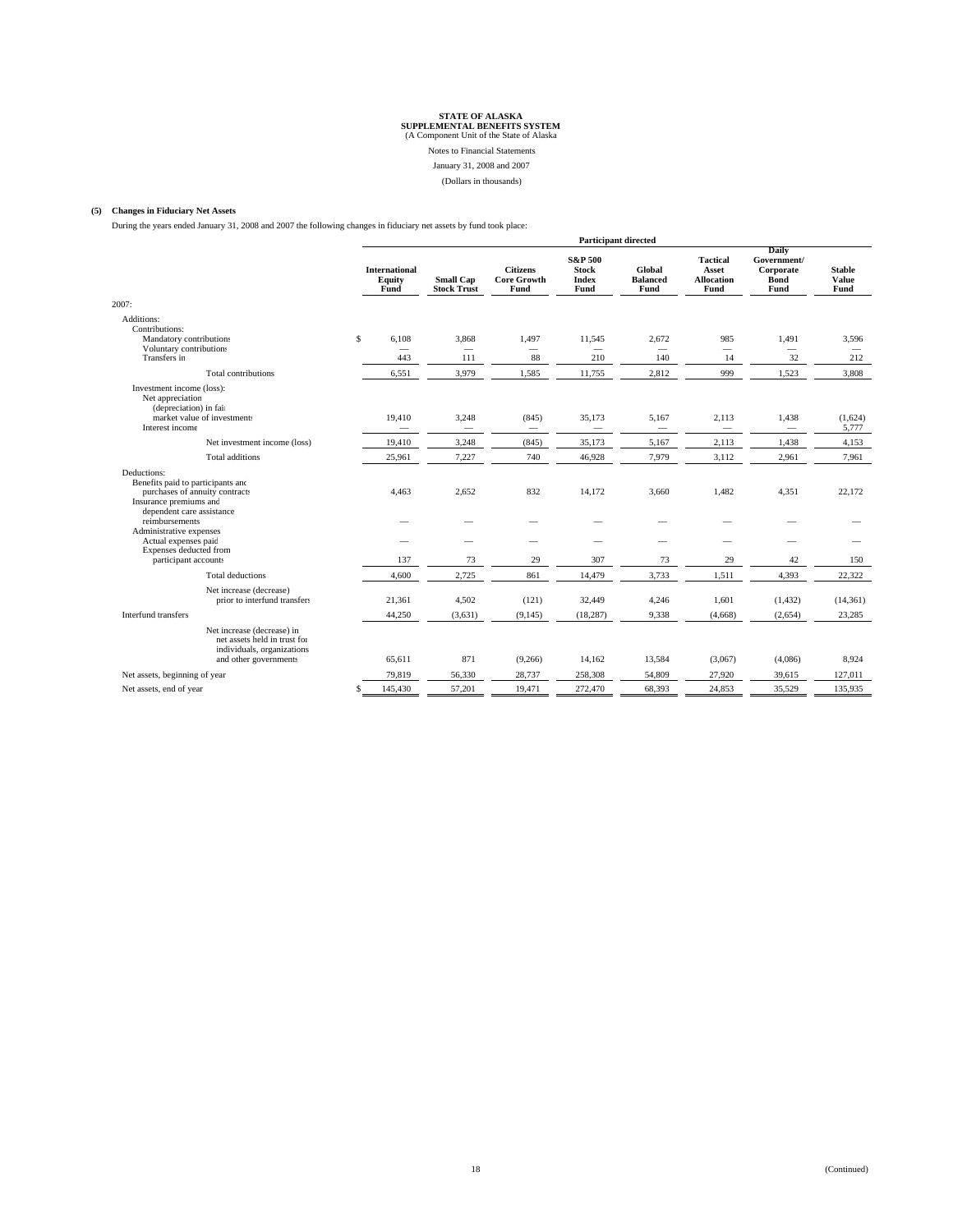|                                         |                                         |                                         |                                                 |                                    |                                                               | Nonparticipant directed         |                                 |                                    |                          |                  |
|-----------------------------------------|-----------------------------------------|-----------------------------------------|-------------------------------------------------|------------------------------------|---------------------------------------------------------------|---------------------------------|---------------------------------|------------------------------------|--------------------------|------------------|
| Alaska<br><b>Target</b><br>2010<br>Fund | Alaska<br><b>Target</b><br>2015<br>Fund | Alaska<br><b>Target</b><br>2020<br>Fund | Alaska<br><b>Target</b><br>2025<br><b>Trust</b> | Alaska<br><b>Balanced</b><br>Trust | Alaska<br><b>Long Term</b><br><b>Balanced</b><br><b>Trust</b> | Money<br>Market<br>Fund         | Cash and<br>cash<br>equivalents | <b>Contributions</b><br>receivable | Accrued<br>expenses      | <b>Total</b>     |
| 1,282<br>$\overline{\phantom{0}}$       | 3,113<br>$\overline{\phantom{0}}$       | 1,402                                   | 405<br>$\qquad \qquad$                          | 44,492                             | 34,919                                                        | $\overline{\phantom{0}}$        | 4,867                           | 261<br>$\overline{\phantom{m}}$    | $\overline{\phantom{0}}$ | 117,636<br>4,867 |
| 32                                      | 161                                     | 28                                      | 34                                              | 137                                | 309                                                           | —                               |                                 |                                    |                          | 1,951            |
| 1,314                                   | 3,274                                   | 1,430                                   | 439                                             | 44,629                             | 35,228                                                        | $\qquad \qquad$                 | 4,867                           | 261                                | $\overline{\phantom{m}}$ | 124,454          |
| 2,620<br>$\overline{\phantom{0}}$       | 7,609                                   | 3,154<br>$\overline{\phantom{0}}$       | 506                                             | 84,087                             | 11,559<br>$\overline{\phantom{0}}$                            | $\overline{\phantom{0}}$<br>163 | $\overline{\phantom{m}}$<br>154 | -                                  | $\overline{\phantom{0}}$ | 173,615<br>6,094 |
| 2,620                                   | 7,609                                   | 3,154                                   | 506                                             | 84,087                             | 11,559                                                        | 163                             | 154                             | $\overline{\phantom{0}}$           | $\qquad \qquad$          | 179,709          |
| 3,934                                   | 10,883                                  | 4,584                                   | 945                                             | 128,716                            | 46,787                                                        | 163                             | 5,021                           | 261                                |                          | 304,163          |
| 2,612                                   | 3,676                                   | 984                                     | 51                                              | 74,503                             | 8,124                                                         |                                 |                                 |                                    |                          | 143,734          |
|                                         | -                                       | -                                       |                                                 | $\overline{\phantom{a}}$           |                                                               |                                 | 4,491                           | $\overline{\phantom{0}}$           | 406                      | 4,897            |
| -                                       | $\overline{\phantom{0}}$                | $\overline{\phantom{0}}$                | $\overline{\phantom{0}}$                        | $\overline{\phantom{a}}$           | $\qquad \qquad$                                               | 1,674                           | 1,166                           | -                                  | (108)                    | 2,732            |
| 45                                      | 94                                      | 31                                      | $\overline{4}$                                  | 1,414                              | 642                                                           | (3,070)                         |                                 | $\overline{\phantom{0}}$           | $\qquad \qquad$          |                  |
| 2,657                                   | 3,770                                   | 1,015                                   | 55                                              | 75,917                             | 8,766                                                         | (1, 396)                        | 5,657                           |                                    | 298                      | 151,363          |
| 1,277                                   | 7,113                                   | 3,569                                   | 890                                             | 52,799                             | 38,021                                                        | 1,559                           | (636)                           | 261                                | (298)                    | 152,800          |
| (5,033)                                 | (5,328)                                 | 5,179                                   | 4,311                                           | (38,512)                           | 895                                                           |                                 |                                 |                                    |                          |                  |
| (3,756)                                 | 1,785                                   | 8,748                                   | 5,201                                           | 14,287                             | 38,916                                                        | 1,559                           | (636)                           | 261                                | (298)                    | 152,800          |
| 43,987                                  | 83,863                                  | 20,064                                  | 2,014                                           | 1,115,337                          | 90,456                                                        | 3,257                           | 1,853                           | 5,672                              | (1,236)                  | 2,037,816        |
| 40,231                                  | 85,648                                  | 28,812                                  | 7,215                                           | 1,129,624                          | 129,372                                                       | 4,816                           | 1,217                           | 5,933                              | (1, 534)                 | 2,190,616        |
|                                         |                                         |                                         |                                                 |                                    |                                                               |                                 |                                 |                                    |                          |                  |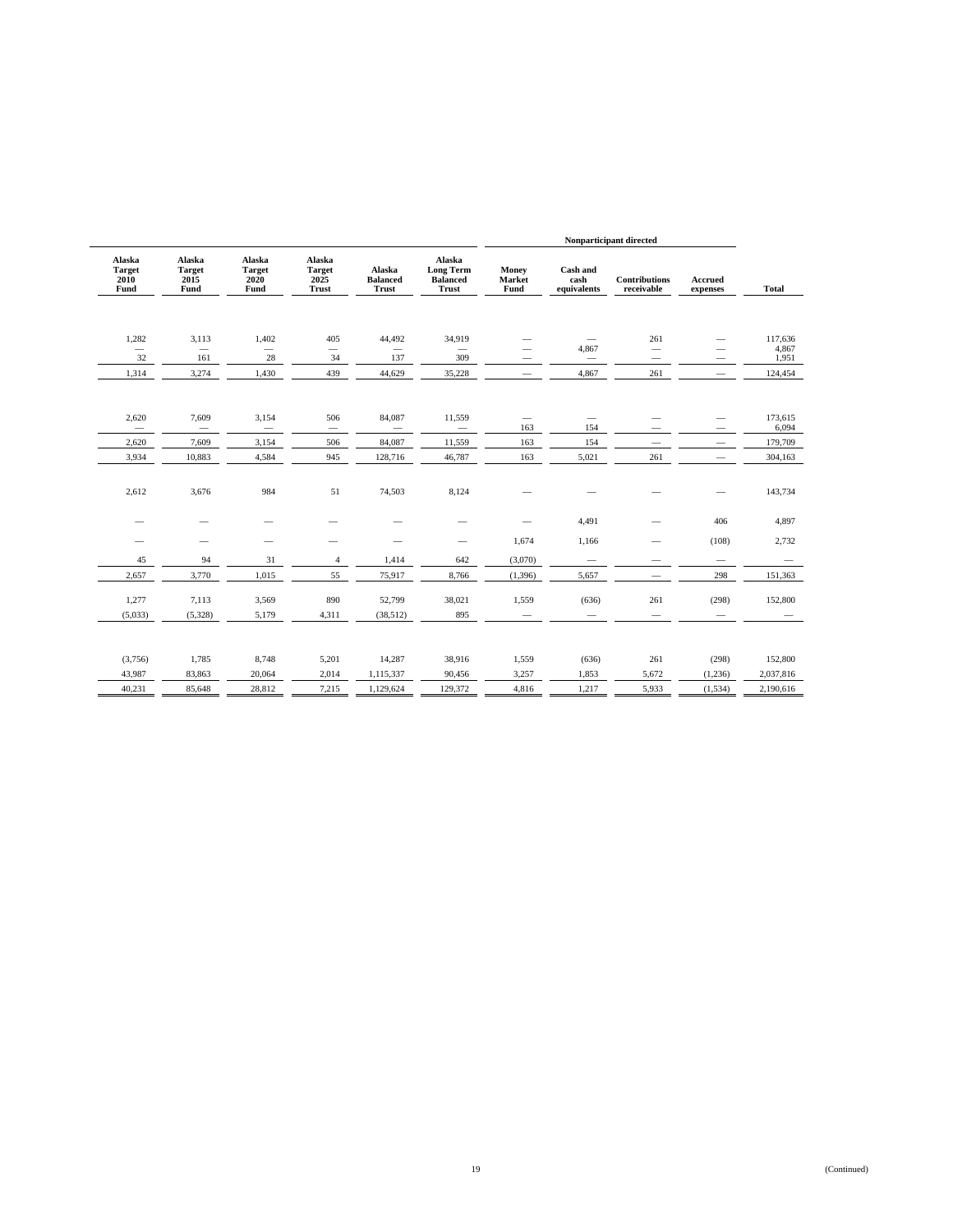Notes to Financial Statements

January 31, 2008 and 2007

(Dollars in thousands)

#### **(6) Ownership of Pooled Investment Funds**

The Plan has formed six pooled investment funds which six of the participant directed funds invest in. The pooled investment funds are wholly owned by the six participant directed funds. The pooled investment funds, and their investments, are as follows as of January 31:

|                            | <b>GNMA</b><br>Pool | Corporate<br>Pool | Cash<br>Pool | Equity<br>Pool | Cap<br>Pool | Equity<br>Pool | Total     |
|----------------------------|---------------------|-------------------|--------------|----------------|-------------|----------------|-----------|
| 2008:                      |                     |                   |              |                |             |                |           |
| Deposits $-\cosh$ and cash |                     |                   |              |                |             |                |           |
| equivalents and accrued    |                     |                   |              |                |             |                |           |
| \$<br>interest             | 13,115              | 11,806            | 49,550       | 3,850          | 573         | 261            | 79,155    |
| Commercial paper           |                     |                   |              |                |             |                |           |
| Mortgage backed securities | 232,480             |                   |              |                |             |                | 232,480   |
| Corporate notes and bonds  |                     | 209,657           | 7,891        |                |             |                | 217,548   |
| Government Municipals      |                     |                   | 3.948        |                |             |                | 3,948     |
| U.S. Treasury securities   |                     | 228,366           |              |                |             |                | 228,366   |
| Yankees                    |                     | 43,586            |              |                |             |                | 43,586    |
| Federal agency             |                     |                   |              |                |             |                |           |
| government debt            |                     | 103,132           |              |                |             |                | 103,132   |
| Equity                     |                     | 5                 |              | 490,775        | 23,966      | 27,974         | 542,720   |
| Total                      |                     |                   |              |                |             |                |           |
| investments \$             | 245,595             | 596,552           | 61.389       | 494,625        | 24,539      | 28,235         | 1,450,935 |

Ownership in the above pooled investments funds is summarized as follows:

|                          |                     | Government/       |              |                | <b>Small</b> | <b>International</b> |         |
|--------------------------|---------------------|-------------------|--------------|----------------|--------------|----------------------|---------|
|                          | <b>GNMA</b><br>Pool | Corporate<br>Pool | Cash<br>Pool | Equity<br>Pool | Cap<br>Pool  | Equity<br>Pool       | Total   |
| 2008:                    |                     |                   |              |                |              |                      |         |
| Alaska Target 2010 Fund  | 0.55%               | 2.03%             | 34.00%       | 1.15%          | $-$ %        | $-$ %                | 2.74%   |
| Alaska Target 2015 Fund  | 1.22                | 4.48              | 25.44        | 6.17           | 9.58         |                      | 5.39    |
| Alaska Target 2020 Fund  | 0.13                | 0.65              | 4.62         | 3.51           | 8.76         | 5.34                 | 1.95    |
| Alaska Target 2025 Trust | 0.11                | 0.09              | 0.33         | 1.34           | 2.67         | 1.70                 | 0.61    |
| Alaska Long-term         |                     |                   |              |                |              |                      |         |
| <b>Balanced Trust</b>    | 10.03               | 9.57              | 6.75         | 20.50          | 19.14        | 24.02                | 13.75   |
| Alaska Balanced Trust    | 87.96               | 83.18             | 28.86        | 67.33          | 59.85        | 68.94                | 75.56   |
|                          | 100.00%             | 100.00%           | 100.00%      | 100.00%        | 100.00%      | 100.00%              | 100.00% |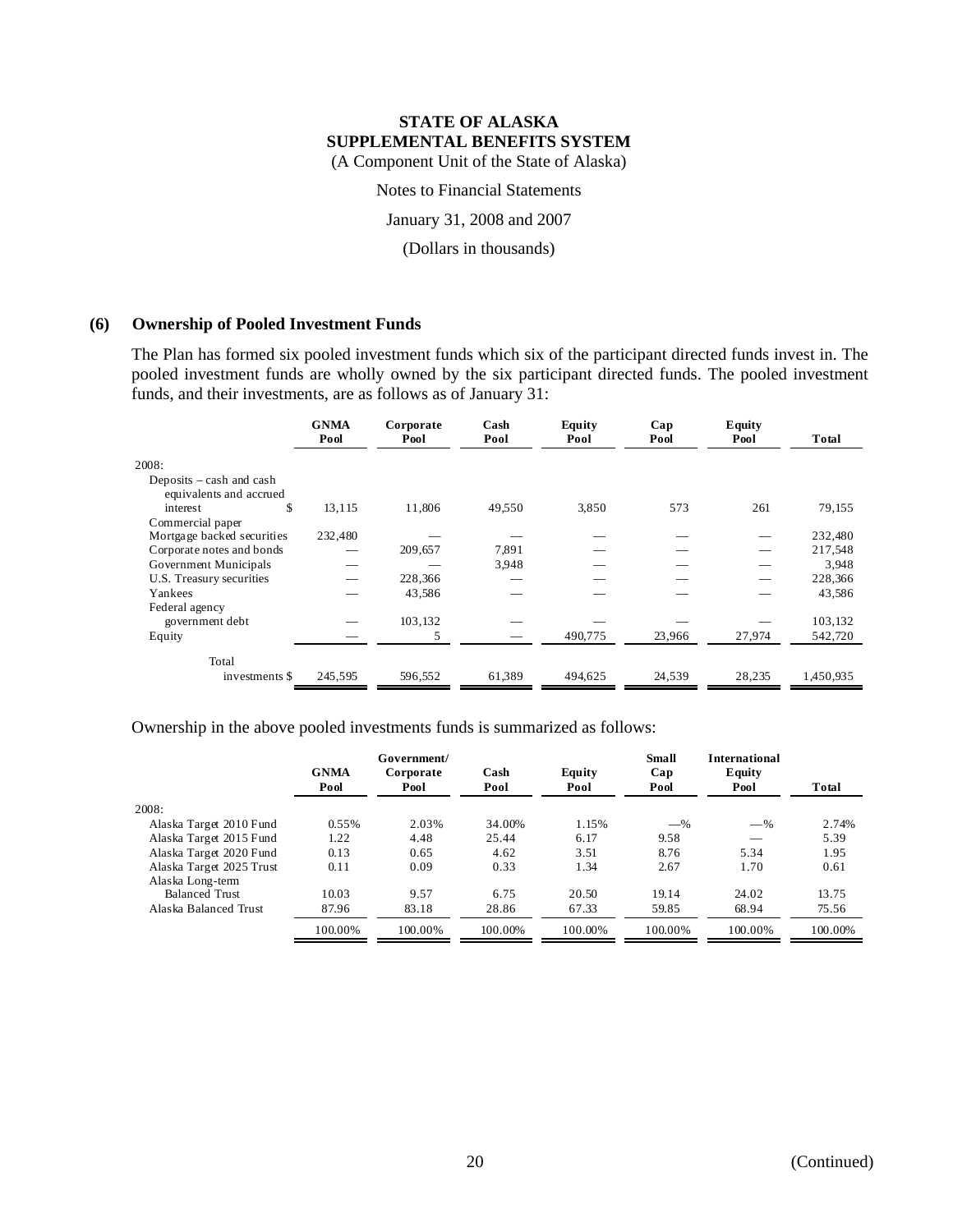Notes to Financial Statements

January 31, 2008 and 2007

(Dollars in thousands)

|                                                     | <b>GNMA</b><br>Pool | Government/<br>Corporate<br>Pool | Cash<br>Pool | <b>Equity</b><br>Pool | <b>Small</b><br>Cap<br>Pool | <b>International</b><br><b>Equity</b><br>Pool | <b>Total</b> |
|-----------------------------------------------------|---------------------|----------------------------------|--------------|-----------------------|-----------------------------|-----------------------------------------------|--------------|
| 2007:                                               |                     |                                  |              |                       |                             |                                               |              |
| Deposits – cash and cash<br>equivalents and accrued |                     |                                  |              |                       |                             |                                               |              |
| \$<br>interest                                      | 9,283               | 13,670                           | 224          | 1,961                 | 1,086                       | 383                                           | 26,607       |
| Commercial paper                                    |                     |                                  | 54,806       |                       |                             |                                               | 54,806       |
| Mortgage backed securities                          | 212,380             |                                  |              |                       |                             |                                               | 212,380      |
| Corporate notes and bonds                           |                     | 187,520                          | 13,301       |                       |                             |                                               | 200,821      |
| U.S. Treasury securities                            |                     | 211,624                          |              |                       |                             |                                               | 211,624      |
| Yankees                                             |                     | 32,091                           |              |                       |                             |                                               | 32,091       |
| Federal agency                                      |                     |                                  |              |                       |                             |                                               |              |
| government debt                                     |                     | 104,619                          |              |                       |                             |                                               | 104,619      |
| Equity                                              |                     | 5                                |              | 521,653               | 26,202                      | 30,094                                        | 577,954      |
| Total                                               |                     |                                  |              |                       |                             |                                               |              |
| investments \$                                      | 221,663             | 549,529                          | 68,331       | 523,614               | 27,288                      | 30,477                                        | 1,420,902    |

Ownership in the above pooled investments funds is summarized as follows:

|                          | Government/         |                   |              |                | Small       | <b>International</b> |         |  |
|--------------------------|---------------------|-------------------|--------------|----------------|-------------|----------------------|---------|--|
|                          | <b>GNMA</b><br>Pool | Corporate<br>Pool | Cash<br>Pool | Equity<br>Pool | Cap<br>Pool | Equity<br>Pool       | Total   |  |
| 2007:                    |                     |                   |              |                |             |                      |         |  |
| Alaska Target 2010 Fund  | 0.71%               | 2.61%             | 23.65%       | 1.56%          | $-$ %       | $-\%$                | 2.83%   |  |
| Alaska Target 2015 Fund  | 1.18                | 4.32              | 21.79        | 7.85           | 12.10       |                      | 6.02    |  |
| Alaska Target 2020 Fund  | 0.08                | 0.48              | 3.11         | 3.66           | 9.44        | 7.18                 | 2.03    |  |
| Alaska Target 2025 Trust | 0.08                | 0.07              | 0.21         | 1.05           | 2.13        | 1.29                 | 0.50    |  |
| Alaska Long-term         |                     |                   |              |                |             |                      |         |  |
| <b>Balanced Trust</b>    | 6.43                | 6.10              | 3.77         | 13.59          | 12.29       | 16.17                | 9.13    |  |
| Alaska Balanced Trust    | 91.52               | 86.42             | 47.47        | 72.29          | 64.04       | 75.36                | 79.49   |  |
|                          | 100.00%             | 100.00%           | 100.00%      | 100.00%        | 100.00%     | 100.00%              | 100.00% |  |

#### **(7) Investment Loss Trust Fund**

Deposits with contract values of \$131,805 at January 31, 1991 were invested in guaranteed investment contracts with Executive Life Insurance Company (Executive Life), which was taken over by California State Regulators in April 1991, resulting in uncertainty about the value of these Plan assets.

To address this situation, the Investment Loss Trust Fund (Fund) was established by Alaska Statute 37.14.300. The Alaska Department of Administration is to spend that Fund as necessary to hold participants in the Plan and annuity holders (with Executive Life) harmless from a loss of value in the investment and annuity contracts issued by Executive Life.

The hold harmless loss limit was the principal plus accrued interest through May 3, 1991, plus earnings by the Fund on that balance since that date, less a portion of earnings to be used to pursue recovery (at a 1% rate) of the investment value and protect the interest of Plan participants and annuity holders. Unpaid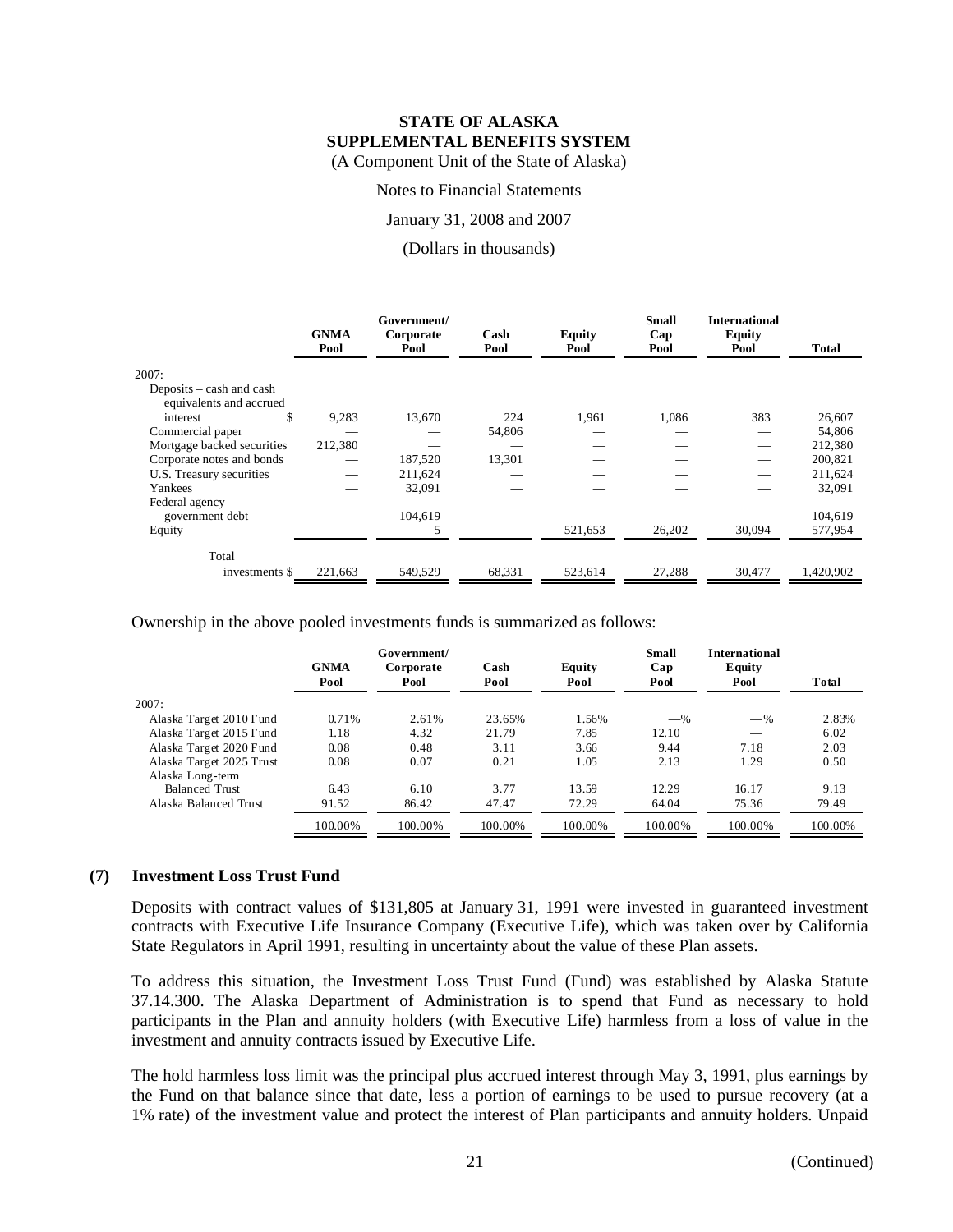Notes to Financial Statements

January 31, 2008 and 2007

(Dollars in thousands)

annuity amounts due to current annuity holders under contracts issued by Executive Life are also covered by the Fund.

The Fund was capitalized with \$138,100 of appropriations by the State. The physical control and ownership of the assets of the Fund are under the control of the State, and not the Plan. However, through the Fund legislation and the Partial Interim Settlement Agreement in *Maupin, et al vs. State of Alaska, et al*, 3AN–91–6006 Civil, the participants in the Plan are held harmless to the extent allowed by law. Therefore, the amount represented by the asset, the Fund, is the amount computed to be the incremented hold harmless limit.

In February 1994, the State and the Plan elected to opt out of the plan of rehabilitation for Executive Life. By that action, which covered the guaranteed investment contracts issued before January 1, 1989, and a favorable ruling by the California Court of Appeals (as supported by the election of the California Supreme Court not to hear a further appeal of that ruling) which related to the contracts issued after 1989, the Plan received from the conservator, and therefore ultimately the State of Alaska received payments of \$142,946 through January 31, 2008.

The availability of the amounts from the conservator did not affect the Partial Interim Settlement Agreement approved in 1992 by the Alaska Superior Court in *Maupin, et al vs. State of Alaska* as it related to the accounts of individual participants. From May 1991 through October 1995, the Plan recorded the assets of the Fund in lieu of carrying the Executive Life investment contracts. Also included were assets set aside to hold harmless those who had continuing annuity contracts with Aurora National Life Assurance Company.

At January 31, 2008 and 2007, the Fund was comprised as follows:

|                           | 2008  | 2007  |  |
|---------------------------|-------|-------|--|
| Cash and cash equivalents | 1,849 | 1,767 |  |

With the receipt of the October 1995 Executive Life Settlements, the amounts represented by Investment Loss Trust Fund assets, and the accumulated earnings thereon in individual accounts, were moved to the corresponding member's regular annuity plan account and their Investment Loss Trust Fund account closed. In April 1996, the Alaska Superior Court approved a final settlement with the State of Alaska that does not contemplate the making of any further payments by the State of Alaska to the members of the Class in *Maupin, et al vs. State of Alaska* beyond the payments already made pursuant to the Partial Interim Settlement Agreement described previously. During 2000, the State of Alaska Legislature appropriated a portion of the Fund assets, totaling \$4 million, to be used for other purposes.

The remaining assets of the Fund relate to continuing annuity contracts with Executive Life and are managed by the State Treasury.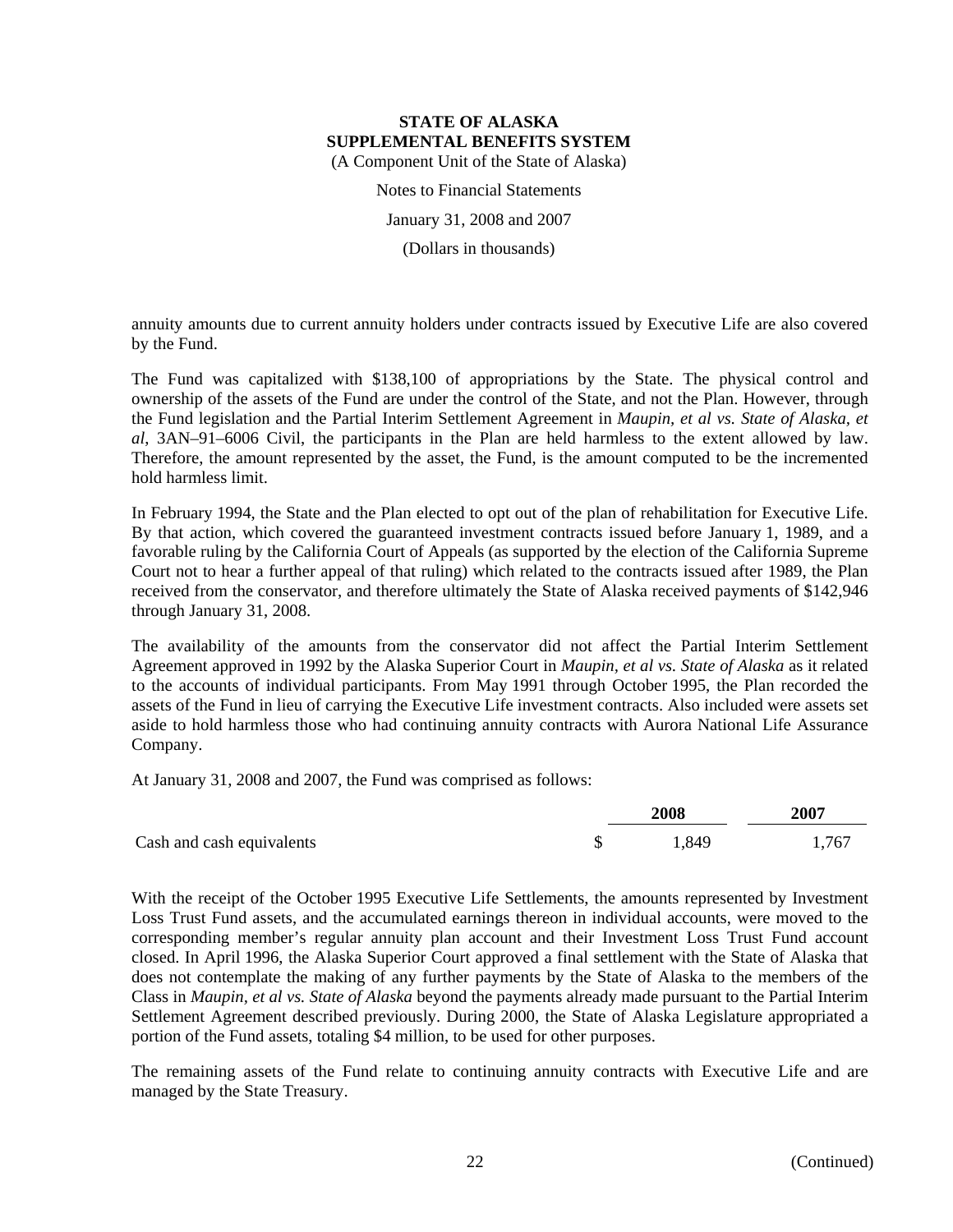Notes to Financial Statements

January 31, 2008 and 2007

(Dollars in thousands)

#### **(8) Deposit and Investment Risk**

#### *(a) Interest Rate Risk*

Interest rate risk is the risk that changes in interest rates will adversely affect the fair value of an investment.

#### **Collective Investment and Money Market Funds**

The ARMB contracts with external investment managers who maintain collective investment funds. Managers selected to manage investments for the Plan are subject to the provisions of the collective investment funds the ARMB has selected. In addition, the Plan maintains a balance in a commingled money market portfolio.

The ARMB does not have a policy to limit interest rate risk for these investments. The weighted average maturity of the collective investment fund that consists solely of debt securities (Government/Corporate Bond Fund) was 2.98 years at January 31, 2008. The weighted average maturity of the money market portfolio was forty-six days at January 31, 2008.

#### **Short–Term Fixed Income Pool**

The Investment Loss Trust Fund and the Plan's cash and cash equivalents are invested in the State's internally managed Short-term Fixed Income Pool. As a means of limiting its exposure to fair value losses arising from increasing interest rates, Treasury's investment policy limits individual fixed rate securities to fourteen months in maturity or fourteen months expected average life. Floating rate securities are limited to three years in maturity or three years expected average life. Treasury utilizes the actual maturity date for commercial paper and twelve month prepay speeds for other securities. At January 31, 2008, the expected average life of individual fixed rate securities ranged from one day to seven months and the expected average life of floating rate securities ranged from fourteen days to three years.

#### **Stable Value Fund**

The ARMB contracts with an external investment manager who is given the authority to invest in synthetic investment contracts and a Reserve. This external manager also manages the securities underlying the synthetic investment contracts.

Through the ARMB investment policy, exposure to fair value losses arising from increasing interest rates is managed by limiting the duration on synthetic investment contracts as follows:

For constant duration synthetic investment contracts, duration cannot exceed the longer of six years or the duration of the Lehman Brothers Aggregate Bond Index plus one–half year. The aggregate duration of the constant duration synthetic investment contracts was 2.98 years at January 31, 2008. The duration of the Lehman Brother's Aggregate Bond Index was 3.06 years at January 31, 2008.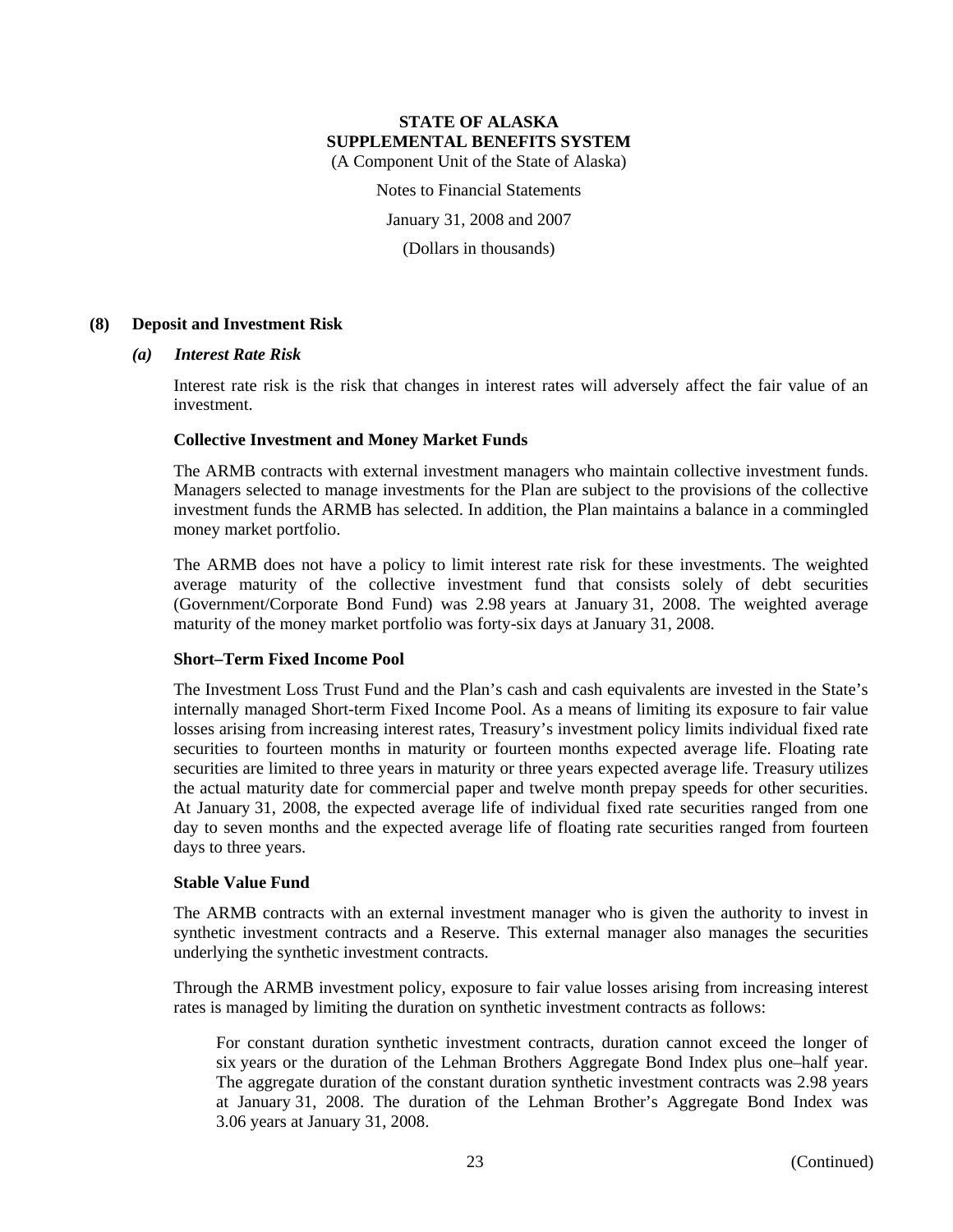Notes to Financial Statements

January 31, 2008 and 2007

(Dollars in thousands)

Duration is a measure of interest rate risk. In the case of the Plan's constant duration synthetic investment contracts, duration is the fair value weighted average term to maturity of all fixed income securities underlying the contracts and their related cash flows. Duration of the Plan's structured payout synthetic investment contracts is the weighted average maturity of the contract payments.

The ARMB does not have a policy to limit interest rate risk for the Reserve. The balance in the Reserve is invested in the custodian's Short-term Investment Fund which had a weighted average maturity of eighteen days at January 31, 2008.

#### **Pooled Investment Funds**

The ARMB contracts with an external investment manager who is given the authority to invest funds in a wholly owned pooled environment to accommodate six participant directed funds. Through the Board's investment policy, exposure to fair value losses arising from increasing interest rates is managed by limiting the duration as follows:

For government and corporate debt securities, duration is limited to  $\pm$  0.25 years of the Lehman Brothers Government/Credit Index. At January 31, 2008, the duration of the government and corporate debt securities was 5.33 years and the duration of the Lehman Brothers Government Credit Index was 5.29 years.

For mortgage–backed securities, duration is limited to  $\pm$  0.25 years of the Lehman GNMA Index. At January 31, 2008, the duration of the mortgage–backed securities was 2.88 years and the duration of the Lehman GNMA Index was 2.88 years.

Duration is a measure of a security's sensitivity to a 100–basis point change in interest rates. Duration, for the securities in the pooled investment funds, is the fair value weighted average term to maturity for each security taking into account all related cash flows.

The ARMB does not have a policy to limit interest rate risk for funds held in foreign currency, the custodian's short–term investment fund or commercial paper.

#### *(b) Credit Risk*

Credit risk is the risk that an issuer or other counter party to an investment will not fulfill its obligations.

The ARMB does not have a policy to limit credit risk for the Plan's Collective Investment Funds and commingled money market portfolio. These investments are not rated.

The Plan's Collective Investment Funds may lend assets or transfer securities to broker agents or other entities for collateral in the form of cash or securities and simultaneously agree to return the collateral for the same securities in the future. There is credit risk associated with the lending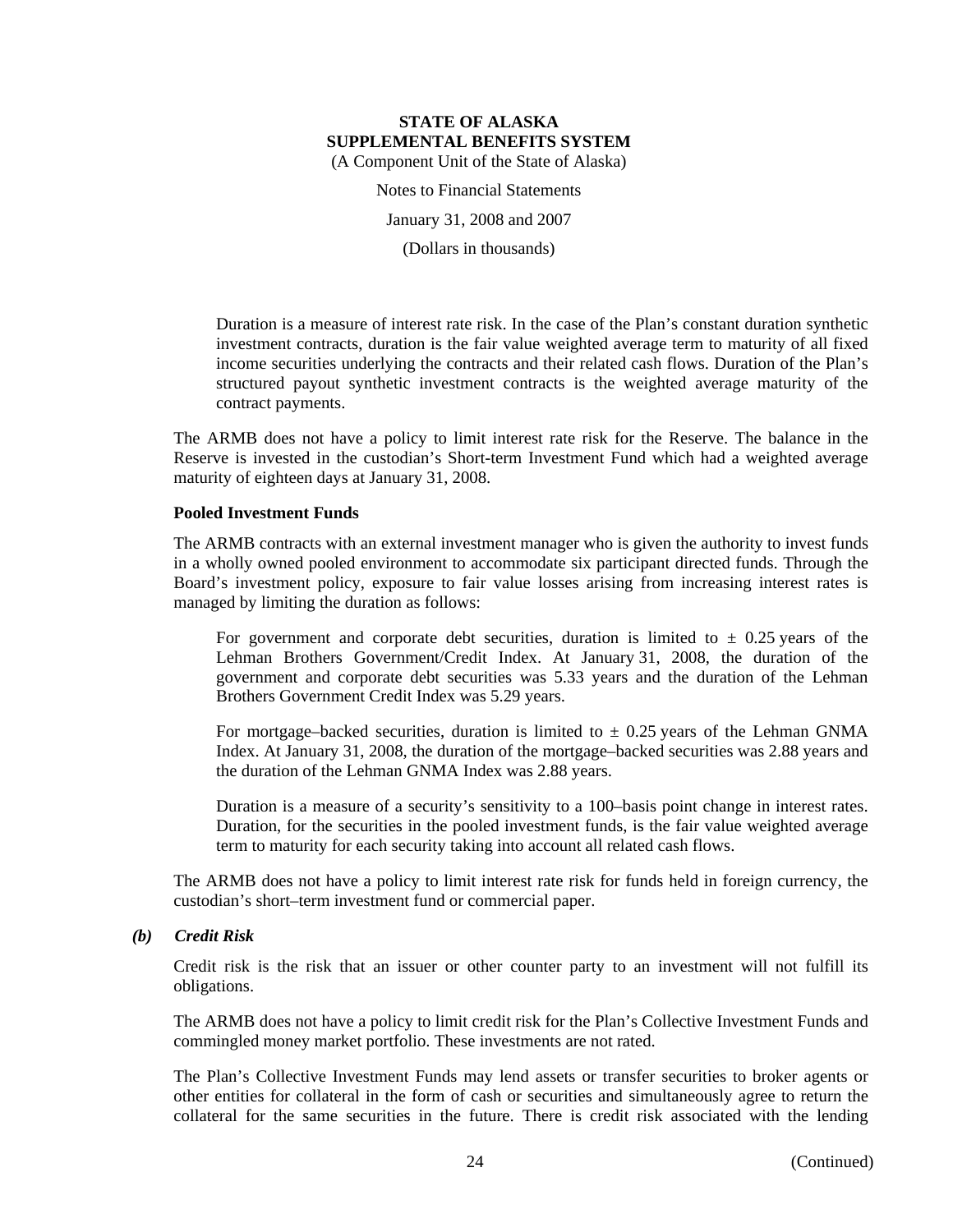Notes to Financial Statements January 31, 2008 and 2007

(Dollars in thousands)

transactions. The risk exists that an issuer or other counter party to an investment will not fulfill its obligations and a loss results from counterparty failure or default on a loaned security.

Treasury's investment policy limits credit risk in the Short–term Fixed Income Pool by limiting investments to instruments with a median long–term credit rating of at least A3 or equivalent and instruments with a short–term credit rating of at least A1 or equivalent. Treasury's investment policy further limits investments in institutional money market funds to those rated AAA. Treasury does not have a policy to limit credit risk associated with deposit accounts or investment funds maintained by the custodian.

The ARMB investment policy has the following limitations with regard to credit risk for synthetic investment contracts, investments underlying the synthetic investment contracts and the Reserve:

Synthetic investment contract issuers must have an investment grade rating,

Supranational Agency and Foreign Government entity investments must have a minimum rating of A or equivalent,

Corporate debt securities must have a minimum rating of BBB or equivalent,

Asset–backed securities must have a minimum rating of AAA or equivalent,

Mortgage–backed securities are allowed if issued by Federal National Mortgage Association, Federal Home Loan Mortgage Corporation or Government National Mortgage Association,

Sequential class or type 1 or 2 planned amortization class collateralized mortgage obligations are allowed only if securitized by mortgage–backed securities listed above, and

The ratings assigned to issuers of money market instruments must have the highest rating of any nationally recognized statistical rating organization. This limitation does not apply to the investment funds maintained by the custodian.

The ARMB investment policy has the following limitations with regard to credit risk for wholly owned pooled investments:

All government and corporate fixed income securities must be rated BBB or better at time of purchase.

All mortgage–backed securities must be issued by the Government National Mortgage Association and

Commercial paper and other short–term debt obligations must be rated A1 or equivalent.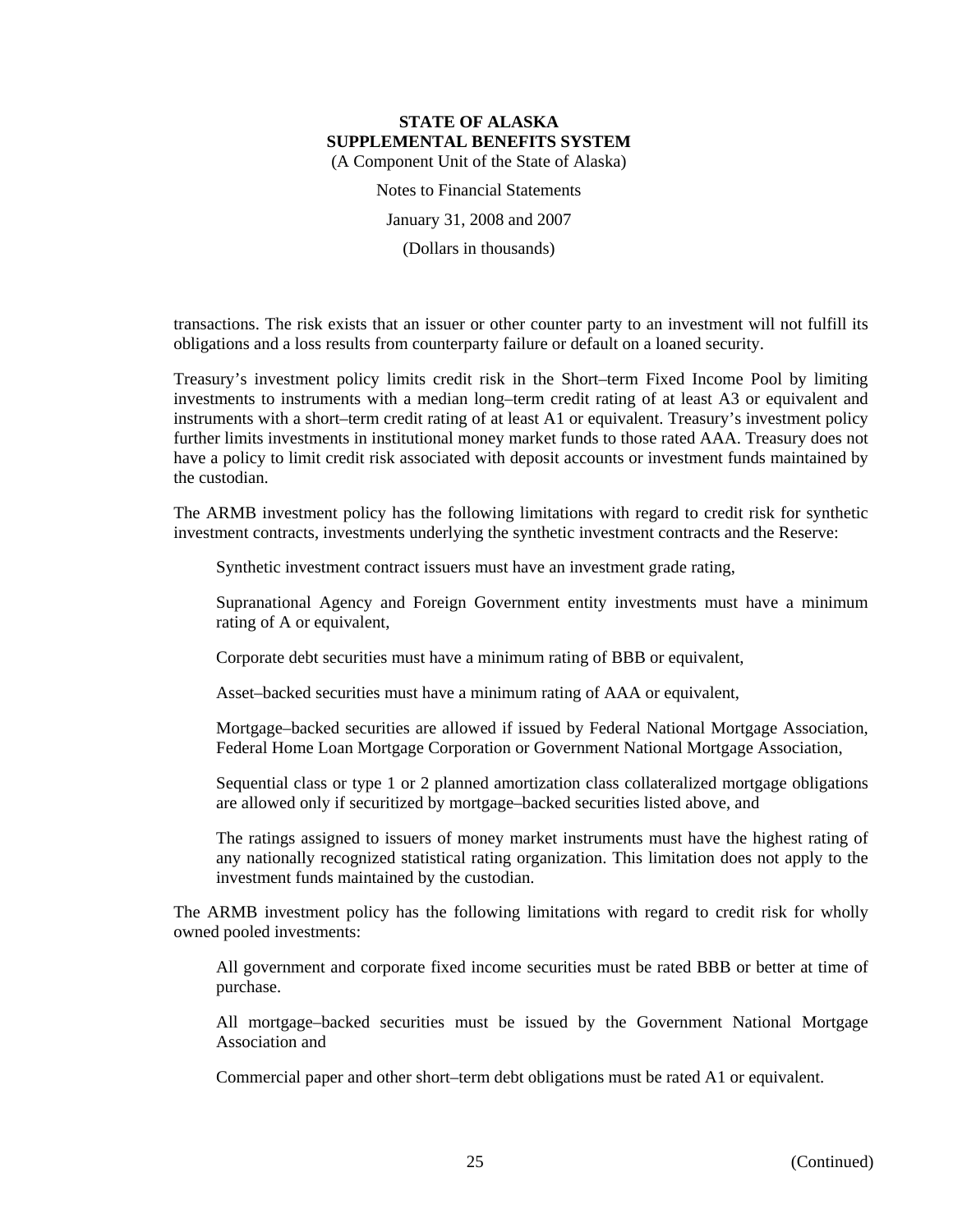## Notes to Financial Statements

#### January 31, 2008 and 2007

### (Dollars in thousands)

At January 31, 2008, Plan investments consisted of securities with credit quality ratings issued by a nationally recognized statistical rating organization as follows (using the Standard and Poor's rating scale):

| <b>Investment type</b>            | Rating     | Short-term<br>fixed income<br>pool | Underlying<br>synthetic<br>investment<br>contracts | Wholly owned<br>pool<br>(In thousands) | <b>Investment</b><br>loss trust | <b>Collective</b><br>in vestment<br>funds |
|-----------------------------------|------------|------------------------------------|----------------------------------------------------|----------------------------------------|---------------------------------|-------------------------------------------|
|                                   |            |                                    |                                                    |                                        |                                 |                                           |
| Investments with credit exposure: |            |                                    |                                                    |                                        |                                 |                                           |
| Overnight Sweep Account           | Not rated  | $\mathcal{S}$<br>4                 |                                                    |                                        | 5                               |                                           |
| Money market fund                 | Not rated  |                                    |                                                    |                                        |                                 | 5,832                                     |
| Short-term investment fund        | Not rated  |                                    | 7,204                                              | 17,757                                 |                                 |                                           |
| Commercial paper                  | A1         | 153                                |                                                    | 1,968                                  | 207                             |                                           |
| Commercial paper                  | AA         | $\overline{\phantom{0}}$           |                                                    |                                        |                                 |                                           |
| Commercial paper                  | Not rated  | 10                                 |                                                    | 47.256                                 | 14                              |                                           |
| U.S. government agency            |            |                                    |                                                    |                                        |                                 |                                           |
| discount notes                    | Not rated  | 153                                |                                                    |                                        | 208                             |                                           |
| U.S. government agency            | <b>AAA</b> | $\overline{\phantom{0}}$           | 33,521                                             | 103.132                                |                                 |                                           |
| Municipal Government              |            |                                    |                                                    | 3.948                                  |                                 |                                           |
| Mortgage-backed                   | <b>AAA</b> | 103                                | 13,334                                             | 232,480                                | 140                             |                                           |
| Mortgage-backed                   | A          | $\overline{2}$                     |                                                    |                                        | 3                               |                                           |
| Mortgage-backed                   | Not rated  | $\overline{4}$                     | 54,641                                             |                                        | 6                               |                                           |
| Other asset-backed                | AAA        | 385                                | 18,435                                             |                                        | 522                             |                                           |
| Other asset-backed                | AA         | 16                                 |                                                    |                                        | 22                              |                                           |
| Other asset-backed                | A          | 70                                 |                                                    |                                        | 95                              |                                           |
| Other asset-backed                | Not rated  | $\overline{4}$                     |                                                    |                                        | 5                               |                                           |
| Corporate bonds                   | AAA        | 35                                 | 2,555                                              | 17,444                                 | 48                              |                                           |
| Corporate bonds                   | AA         | 220                                | 7,205                                              | 38,900                                 | 298                             |                                           |
| Corporate bonds                   | A          | 109                                | 16,023                                             | 97,018                                 | 147                             |                                           |
| Corporate bonds                   | <b>BB</b>  |                                    | 202                                                | 281                                    |                                 |                                           |
| Corporate bonds                   | <b>BBB</b> |                                    | 10,431                                             | 63,907                                 |                                 |                                           |
| Corporate bonds                   | Not rated  |                                    |                                                    |                                        |                                 |                                           |
| Yankees:                          |            |                                    |                                                    |                                        |                                 |                                           |
| Corporate                         | <b>AAA</b> |                                    | 1.55                                               | 7.966                                  |                                 |                                           |
| Corporate                         | AA         | 59                                 | 469                                                | 4,828                                  | 80                              |                                           |
| Corporate                         | A          | 22                                 | 2,005                                              | 6,389                                  | 30                              |                                           |
| Corporate                         | <b>BBB</b> | $\equiv$                           | 1,499                                              | 7,610                                  |                                 |                                           |
| Corporate                         | Not rated  | $\overline{4}$                     |                                                    |                                        | 5                               |                                           |
| Government                        | AAA        |                                    | 208                                                | 2,403                                  |                                 |                                           |
| Government                        | AA         |                                    | 1,116                                              | 5.049                                  |                                 |                                           |
| Government                        | A          |                                    | 188                                                | 5.279                                  |                                 |                                           |
| Government                        | <b>BBB</b> |                                    | 70                                                 | 4,062                                  |                                 |                                           |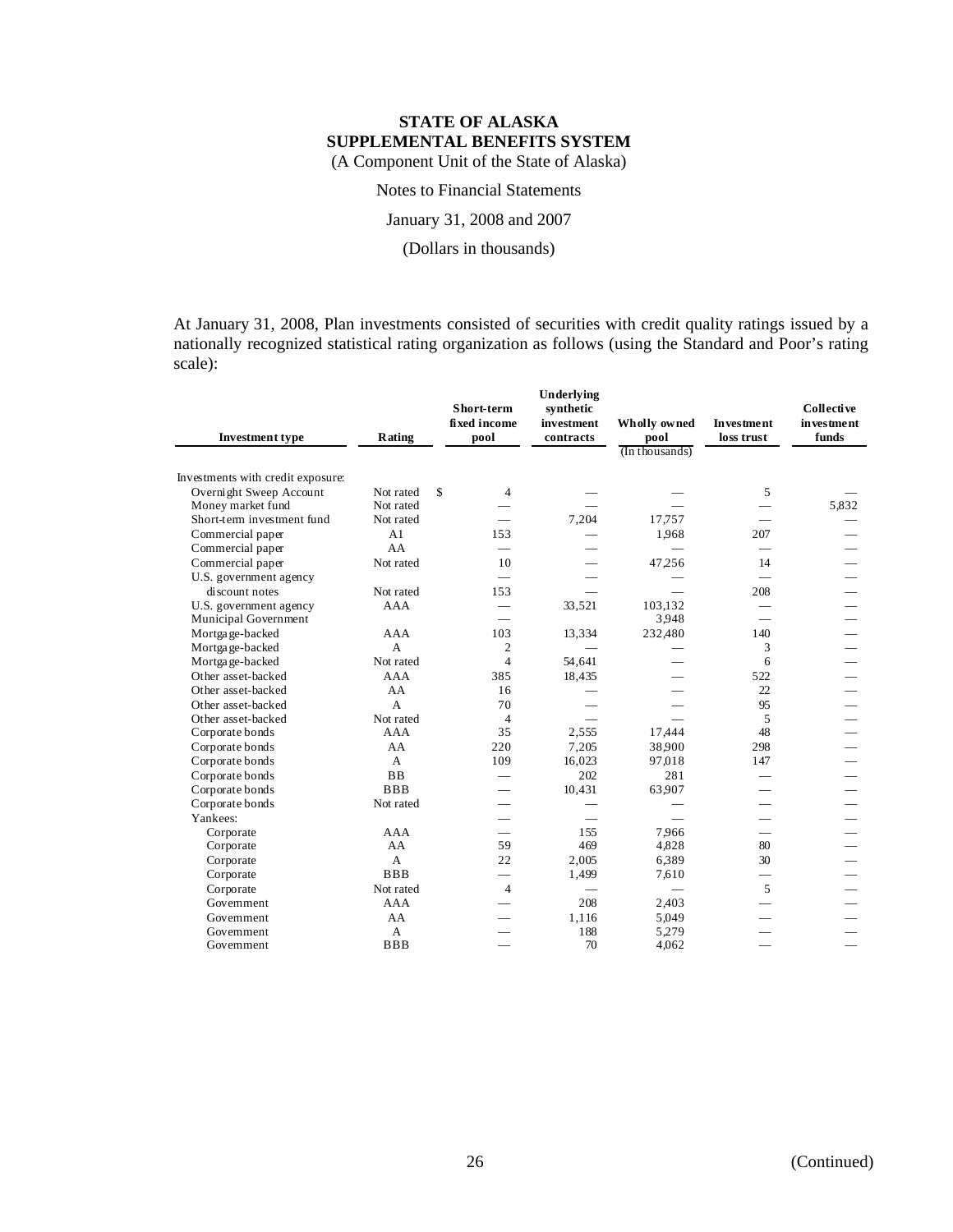Notes to Financial Statements

January 31, 2008 and 2007

(Dollars in thousands)

|                                                   |        | <b>Fair value</b>                  |                                                    |                      |                          |                                           |
|---------------------------------------------------|--------|------------------------------------|----------------------------------------------------|----------------------|--------------------------|-------------------------------------------|
| <b>Investment type</b>                            | Rating | Short-term<br>fixed income<br>pool | Underlying<br>synthetic<br>investment<br>contracts | Wholly owned<br>pool | Investment<br>loss trust | <b>Collective</b><br>in vestment<br>funds |
|                                                   |        |                                    |                                                    | (In thousands)       |                          |                                           |
| Deposits and Investments with no credit exposure: |        |                                    |                                                    |                      |                          |                                           |
| Deposits                                          |        |                                    |                                                    | 912                  |                          |                                           |
| U.S. treasury bills                               |        |                                    |                                                    |                      |                          |                                           |
| U.S. treasury notes                               |        |                                    |                                                    | 151,711              |                          |                                           |
| U.S. treasury bonds                               |        | 9                                  |                                                    | 76,655               | 12                       |                                           |
| Mortgage-backed                                   |        |                                    |                                                    |                      |                          |                                           |
| Collective investment funds                       |        |                                    |                                                    |                      |                          | 567,237                                   |
| Domestic equity                                   |        |                                    |                                                    | 514,746              |                          |                                           |
| International equity                              |        |                                    |                                                    | 27,974               |                          |                                           |
| Total invested assets                             |        | 1,362                              | 169,261                                            | 1,439,675            | 1,847                    | 573,069                                   |
| Pool related net liabilities                      |        | (128)                              |                                                    | 11,260               | 2                        |                                           |
| Total                                             | S      | 1,234                              | 169,261                                            | 1,450,935            | 1,849                    | 573,069                                   |

#### *(c) Concentration of Credit Risk*

Concentration of credit risk is the risk of loss attributed to the magnitude of a government's investment in a single issuer.

The ARMB does not have a policy to limit concentration of credit risk in the collective investment and money market funds.

Treasury's policy with regard to the Short–term Fixed Income Pool is to prohibit the purchase of more than 5% of the portfolio's assets in corporate bonds of any one company or affiliated group.

The ARMB policy with regard to concentration of credit risk for synthetic investment contracts, investments underlying the synthetic investment contracts and the Reserve is as follows:

No investment will be made if, at the time of purchase, total investment in any single issuer of investment contracts would exceed 35% of the Stable Value Fund's total value.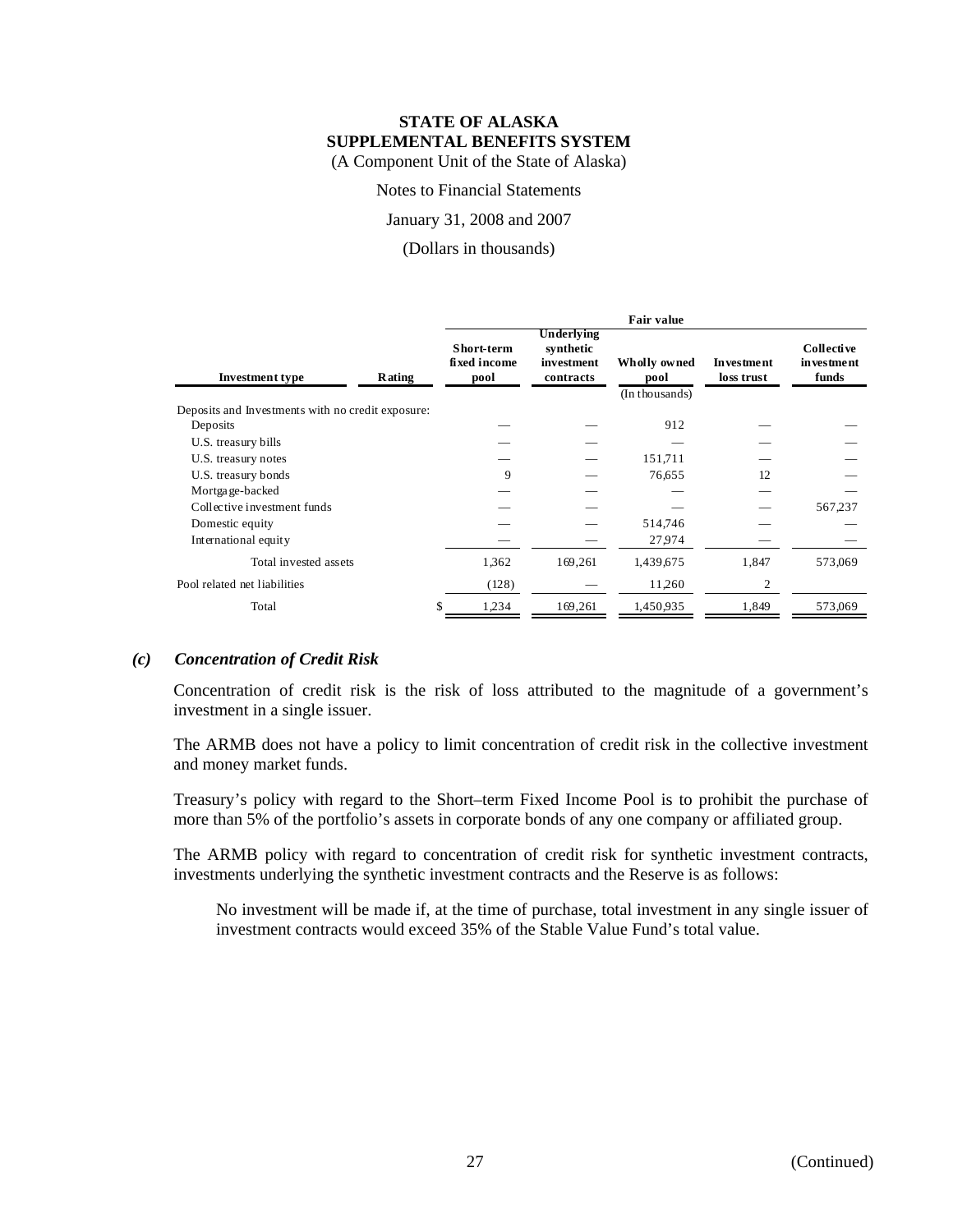Notes to Financial Statements

January 31, 2008 and 2007

(Dollars in thousands)

No investment will be made if, at the time of the purchase, total investment in any single issuer or in all issuers of the securities held as supporting investments under synthetic investment contracts in the table below would exceed the respective percentages of all investments underlying the synthetic investment contracts.

| <b>Investment</b> type                         | <b>Issuer</b> | All issuers |  |
|------------------------------------------------|---------------|-------------|--|
| U.S. Treasury and agencies                     | 100%          | 100%        |  |
| U.S. Agency Securities                         | 100           | 100         |  |
| Asset-backed securities                        |               | 50          |  |
| Domestic and foreign corporate debt securities |               | 50          |  |
| Supranational agency and foreign government    |               |             |  |
| entity securities                              |               | 50          |  |
| Money market instruments – non gov/agency      |               | 100         |  |
| Custodian short-term investment fund           | 100           | 100         |  |

The maximum exposure to securities rated BBB is limited to 20% of the total value underlying synthetic investment contracts.

For the Reserve, the total investment of any single issuer of money market instruments may not exceed 5% of the total value underlying synthetic investment contracts. This limitation does not apply to the investment funds maintained by the custodian.

The ARMB policy with regard to concentration of credit risk for wholly owned pooled investments is as follows:

Equity holdings will be limited to 5% of the equity portfolio at the time of purchase,

With the exception of the U.S. Government or its agencies, fixed income holdings of any single issuer is limited to 2% of the total portfolio at the time of purchase,

Mortgage–backed securities must be those issued by the Government National Mortgage Association and

With the exception of the U.S. Government or its agencies, money market holdings of any single issuer are limited to no more than 5% of the portfolio at the time of purchase. This limitation does not apply to the investment funds maintained by the custodian.

At January 31, 2008, the Plan had no exposure to a single issuer in excess of 5% of total invested assets.

#### *(d) Foreign Currency Risk*

Foreign currency risk is the risk that changes in exchange rates will adversely affect the fair value of an investment or deposit.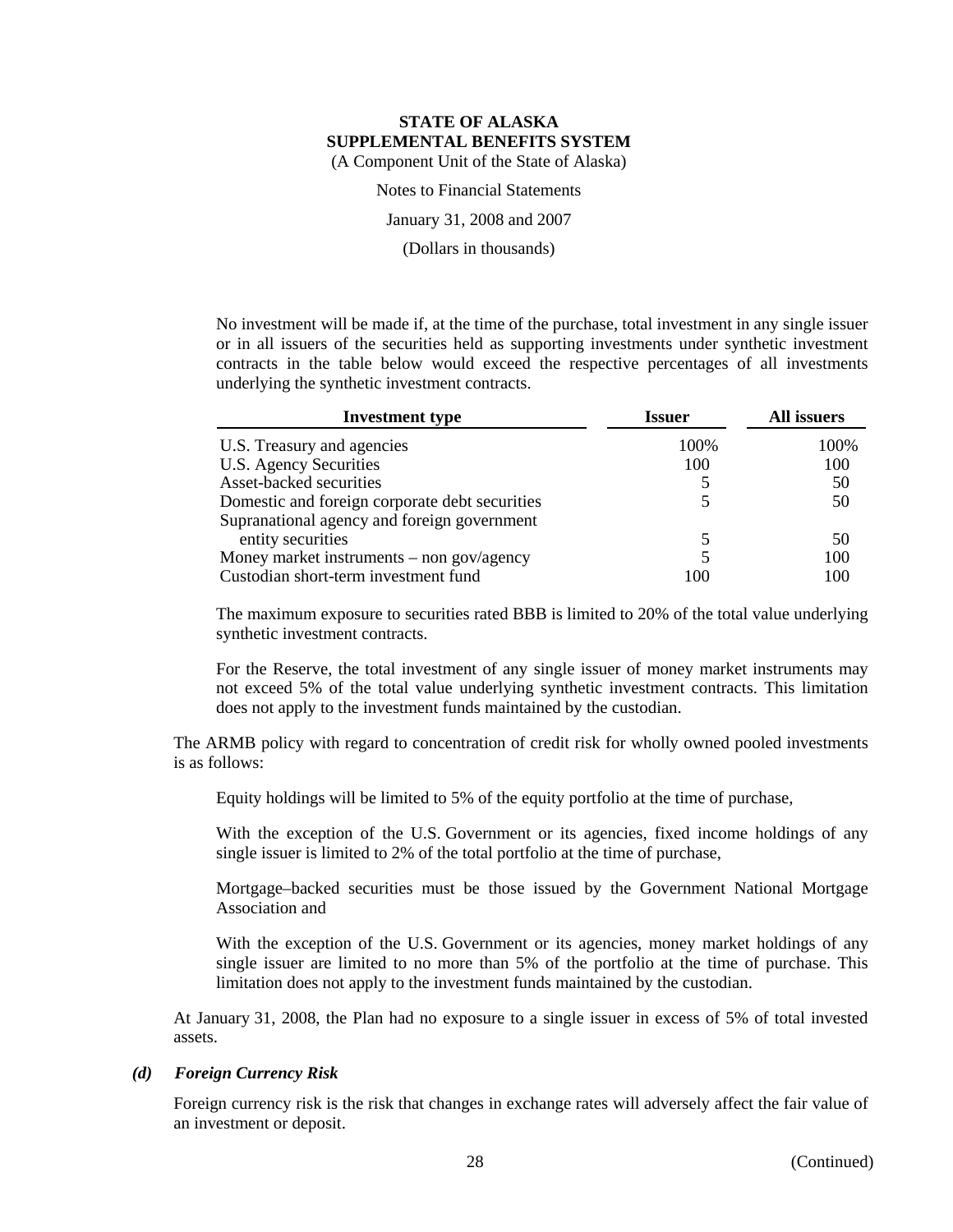Notes to Financial Statements

January 31, 2008 and 2007

(Dollars in thousands)

The Board does not have a policy to limit foreign currency risk associated with collective investment funds. The Plan has exposure to foreign currency risk in the International Equity and the Global Balanced collective investment funds.

The Board's policy with regard to the Stable Value Fund is to require that all investments underlying a synthetic investment contract be denominated in U.S. dollars.

The Board's policy with regard to pooled investments requires that all money market holdings be made in entities domiciled in the U.S. The Board has no policy with regard to other pooled investments.

At January 31, 2008, the Plan had exposure to foreign currency risk in the pooled investment funds as follows (stated in thousands):

| <b>Currency</b>     | <b>Deposits</b> | <b>Equity</b><br>(fair value) |
|---------------------|-----------------|-------------------------------|
| Australian Dollar   | \$<br>4         | 2,136                         |
| Danish Krone        |                 | 363                           |
| Euro Currency       | 31              | 9,940                         |
| Hong Kong Dollar    |                 | 967                           |
| <b>Indian Rupee</b> | 10              |                               |
| Japanese Yen        |                 | 5,163                         |
| Mexican Peso        |                 | 164                           |
| New Thaiwan Dollar  | 18              | 104                           |
| New Zealand Dollar  |                 | 52                            |
| Norwegian Krone     |                 | 746                           |
| Pound Sterling      | $\overline{2}$  | 3,407                         |
| Singapore Dollar    |                 | 651                           |
| Swedish Krona       |                 | 910                           |
| Swiss Franc         | 4               | 1,650                         |
|                     | 69              | 26,253                        |
| U.S. Dollar         | 234             |                               |
|                     | \$<br>303       | 26,253                        |